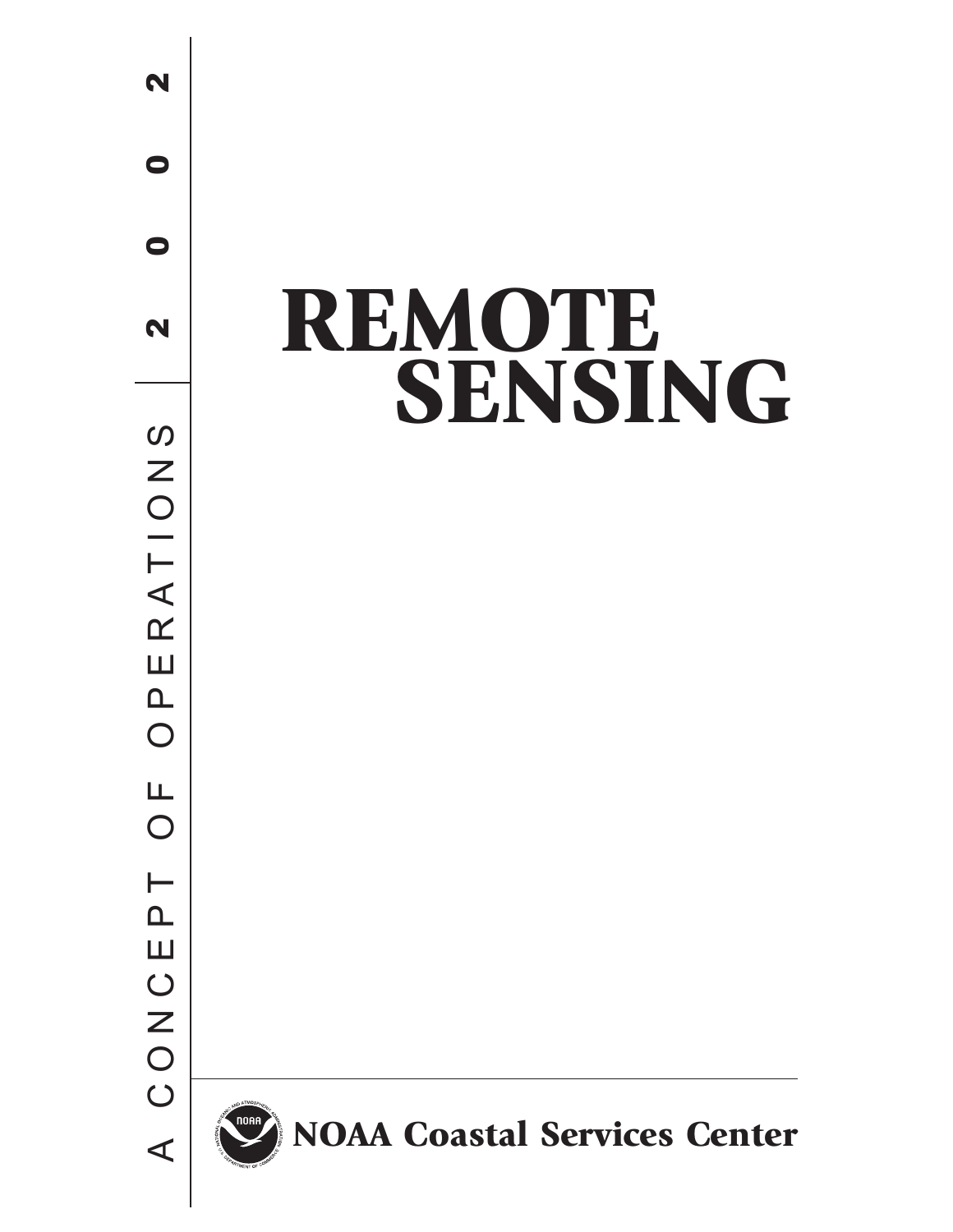## FROM THE DIRECTOR

*Dear Employees of the NOAA Coastal Services Center:*

*Recent technological advances are improving the relevancy of remote sensing for coastal resource managers. It is only a matter of time before this technology becomes a more commonly used tool when addressing coastal issues.*

*This document, a concept of operations, relays the philosophy behind the NOAA Coastal Service Center's remote sensing efforts. This philosophy was developed over time through contact with the nation's coastal managers, and with help from a blue ribbon panel convened to determine the appropriate role the Center should play in this growing field. This document is a companion piece to the Center's strategic plan, as the contents are used to direct the Center's remote sensing program.*

*The ultimate goal of the remote sensing program is to further the Center's mission, which is to become the most useful federal organization possible by linking the nation's coastal resource managers with the people, information, and technology they need to protect coastal resources.*

*In the field of remote sensing, the Center accomplishes this goal by buying down the cost, in terms of time and money, of getting the relevant applications of this technology into the hands of coastal managers. This is being accomplished as the Center's coastal remote sensing program bridges the lingering gaps between coastal resource managers, data providers, and researchers.*

*I look forward to working with you to achieve this goal.*

*Sincerely,*

*Margaret A. Davidson*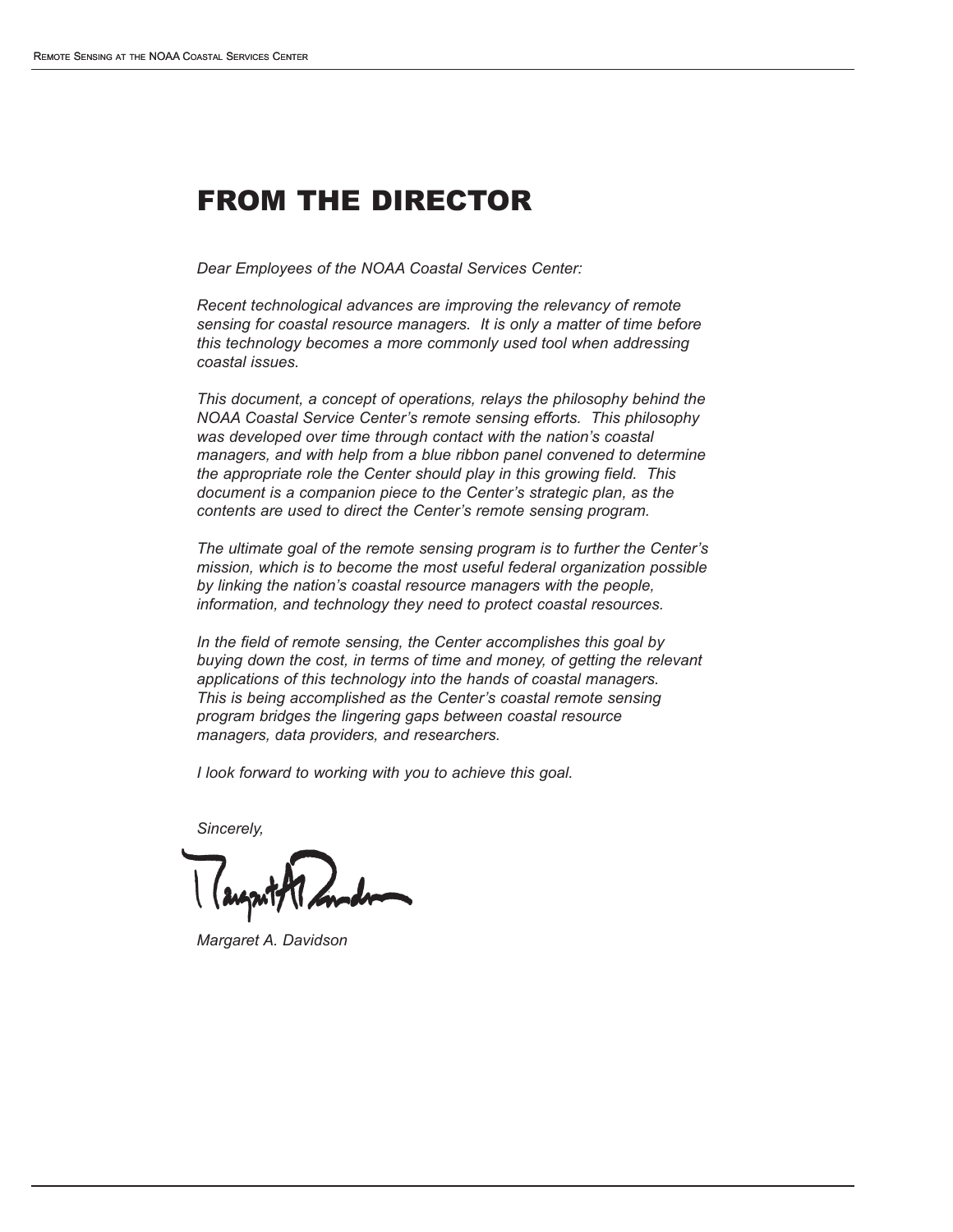# TABLE OF CONTENTS

| The People of Coastal Remote Sensing  14            |
|-----------------------------------------------------|
|                                                     |
|                                                     |
|                                                     |
| Providing Technology Assessment and Validation 17   |
|                                                     |
|                                                     |
|                                                     |
|                                                     |
|                                                     |
|                                                     |
| 2 - 1999 Customer Survey (Sample Results)  24       |
| 3 - NOAA Coastal Change Analysis Program (C-CAP) 25 |
|                                                     |
|                                                     |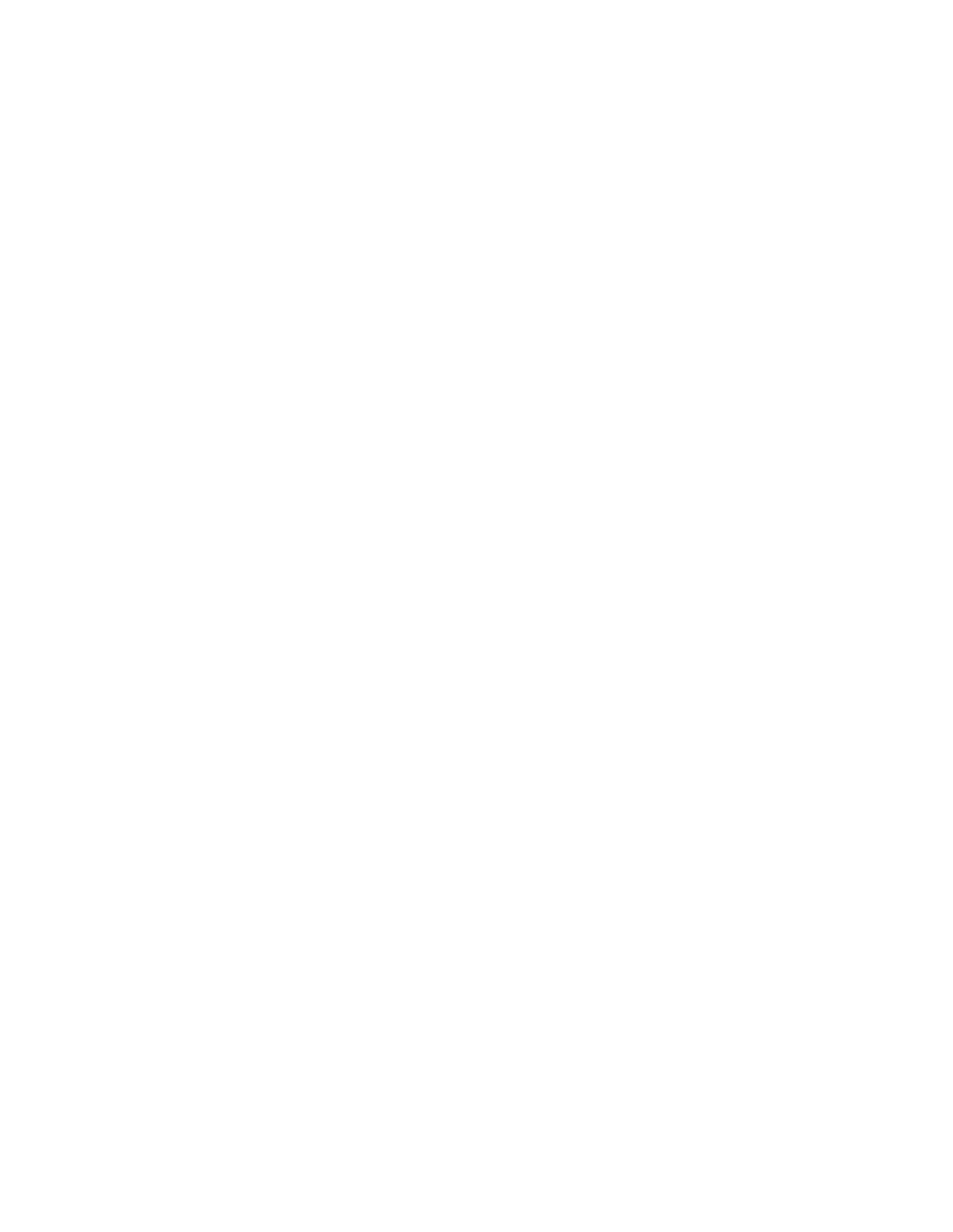## INTRODUCTION

The National Oceanic and Atmospheric Administration (NOAA) Coastal Services Center (Center) helps support the management of a valuable geographic region—the coastal zone. This relatively fragile area is host to an increasing resident and tourist population, a large and stable contributor to the nation's economy, a unique supplier of outdoor recreation opportunities, and home to many irreplaceable natural assets. As the demands on the coastal zone increase, so do the challenges before the nation's coastal resource managers. Geospatial technology, such as geographic information systems (GIS), is playing an increasingly vital role in the coastal management process.

Remote sensing is another geospatial tool that holds tremendous promise for coastal resource managers. Technological advances and a new and growing understanding of the benefits of this powerful tool and data source are causing coastal managers to look to remote sensing for help in ways that would not have been possible in the past. This document, Remote Sensing at the NOAA Coastal Services Center: A Concept of Operations, describes the Center's philosophy and action plan for addressing the remote sensing needs of the nation's coastal resource managers.

#### **This concept of operations seeks to accomplish three objectives:**

- Provide a solid conceptual framework for the Center's remote sensing efforts;
- Document and align remote sensing activities with the Center's strategic plan;
- Document the Center's commitment to addressing emerging remote sensing opportunities for the Center's customers.

#### **The primary audience for the concept of operations includes the following:**

- Center employees;
- The Center's primary customers (the nation's coastal resource managers) and partners;
- Private sector data and service providers.

This document is written in accordance with the Center's overall strategic plan. It is a "living document" that will be modified and strengthened as the Center and its external audiences alter their course to meet the demands and opportunities before them. The primary Center program entrusted with carrying out this concept of operations is the Center's Coastal Remote Sensing (CRS) program.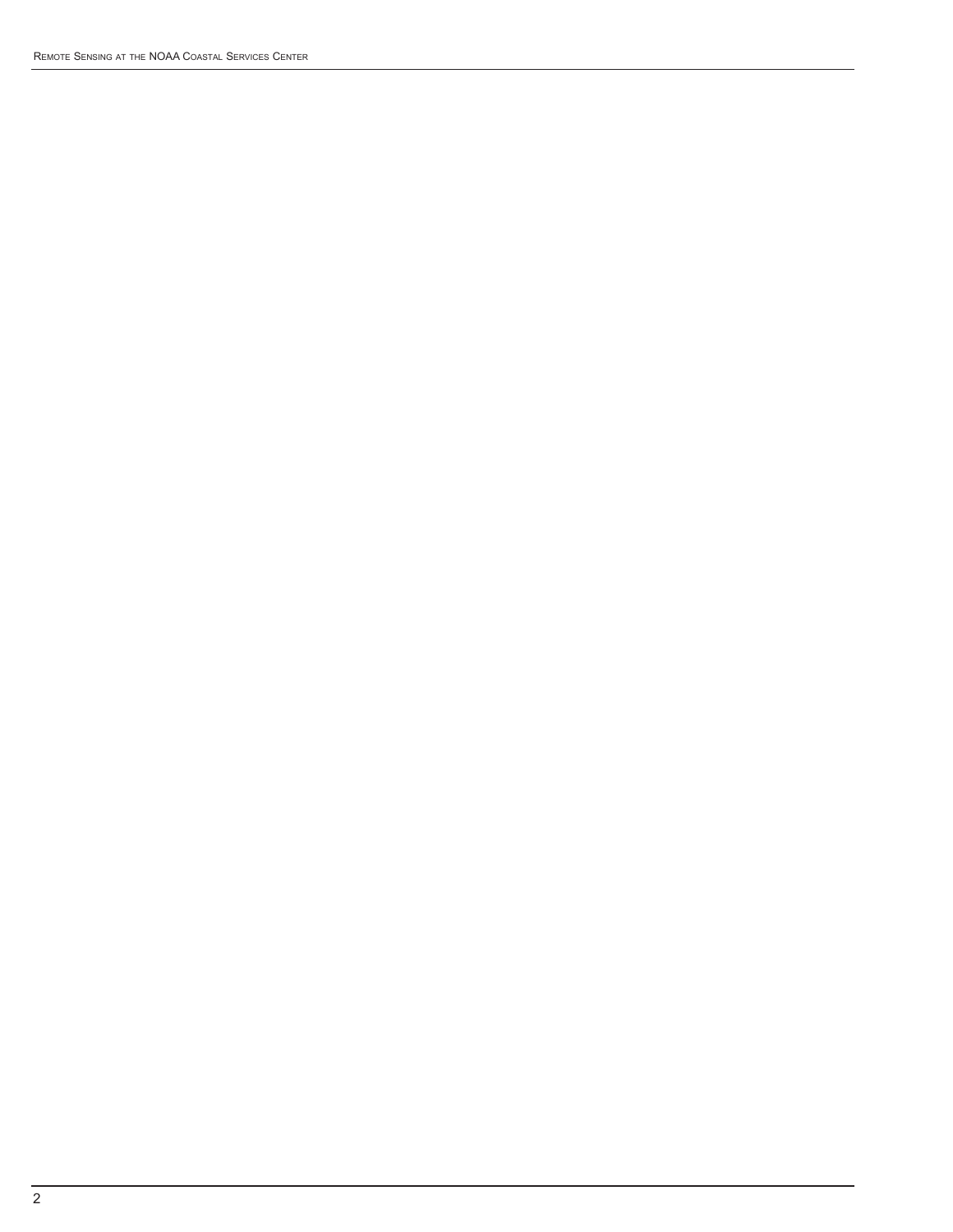## SUMMARY CONCEPT AND DEFINITIONS

### **THE CONCEPT**

The NOAA Coastal Services Center's Coastal Remote Sensing (CRS) program is a service-oriented enterprise driven by the needs of its customers—primarily state, local, and federal entities involved with managing coastal resources. CRS serves this community through a portfolio of projects that produce, support, and transfer remote sensing-based data products, technology tools, and applications to coastal managers. CRS assumes a "service" role toward its customers, or one that enables others to effectively carry out their missions. This enabling role helps the Center achieve its strategic goals, as well as those of the nation's coastal resource management community. Ultimately, CRS' success is defined by the success of its customers.

CRS assesses, tests, and validates remotely sensed data for its customers and for more general national use. CRS supports the coastal aspects of the National Spatial Data Infrastructure (NSDI) by contributing to remote sensing data product validation, protocols, metadata, and standards. The data acquired through the Center's privatesector outsourcing will serve its customers and help populate the coastal NSDI.

CRS develops two types of management applications: issue or thematic-based and software-based decision support tools. Applications and data products include research and development, testing, and delivery mechanisms tailored to meet the needs of the Center's customers. Training seminars and technical support complement CRS applications and products, which help increase the use of remote sensing-based solutions by the nation's coastal resource management community.

In order to provide continuing value to its customers and partners, CRS updates and maintains its distinctive competencies in geospatial data and technologies,

applied knowledge of coastal processes, and remote sensing-based applications development. To maintain its competencies, CRS sponsors or conducts applied research that is customer centered and problem defined. CRS conducts structured assessments of the status of remote sensing technologies and relevant coastal knowledge. CRS also encourages and supports both professional and technical interaction and educational opportunities for the continuing professional development of its staff.

The foundation of CRS is its people. To provide lasting benefits to its customers, CRS' people bridge, integrate, and simplify the often-separated domains of science, technology, and management. CRS then finds the best ways to deliver ongoing results.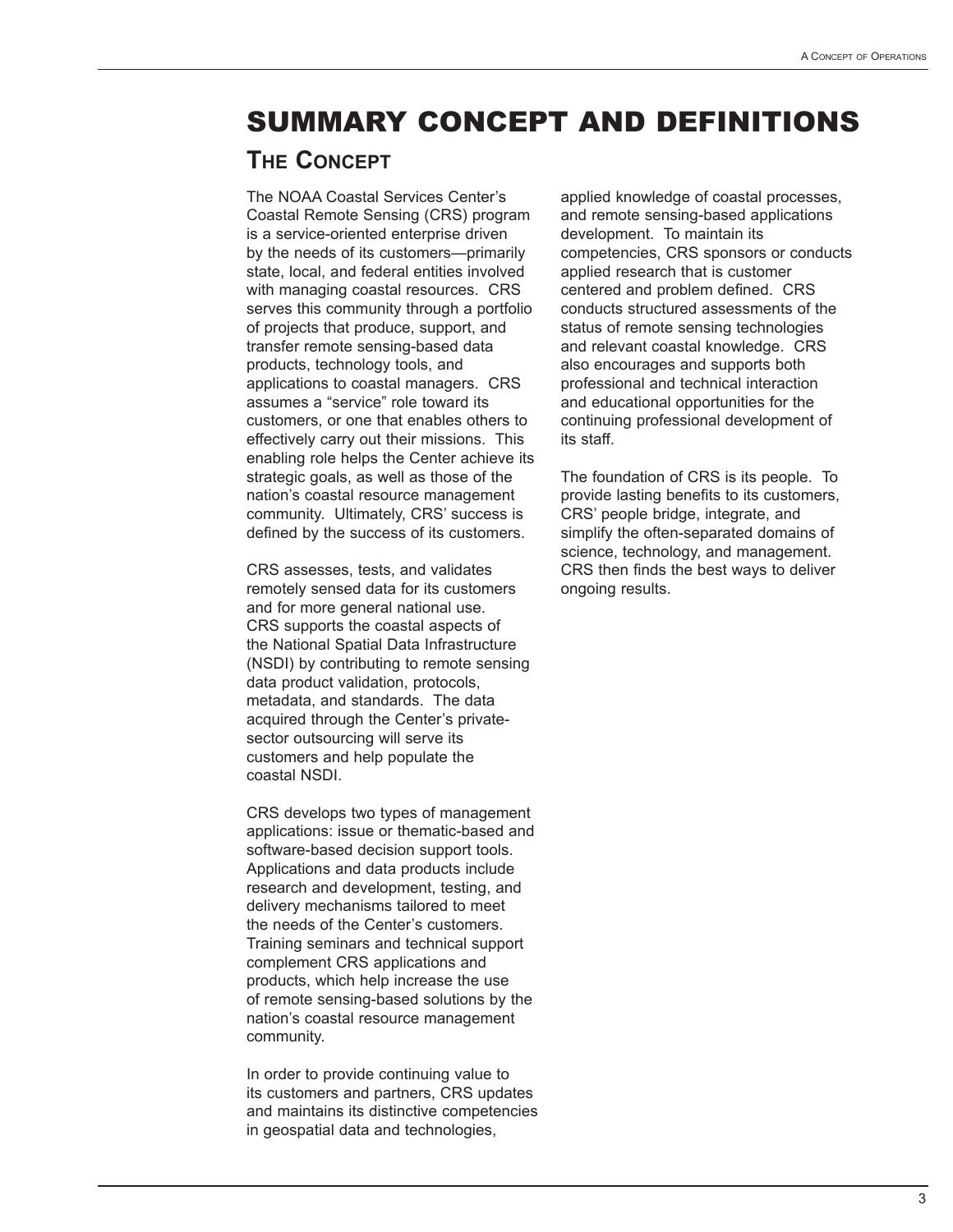## **WORKING TERMS AND DEFINITIONS**

A well-defined and consistently used vocabulary of concepts and terms is necessary for a coherent and consistent CRS effort within the Center, and also to provide the basis to communicate effectively with CRS customers and partners. All too often, key concepts and terms used within an organization lack definition. This section was positioned early in the document, rather than as an appendix, to better emphasize the need for this common vocabulary.

**Applications**—this term is used in at least two distinct but related ways with respect to remote sensing at the Center. Thematic or issue-based applications refer to those areas of applied remote sensing that focus on coastal issues (e.g., smart growth), coastal features (e.g., land cover, topography, etc.), or specific coastal phenomena (e.g., harmful algal blooms). "Software applications" is a term taken from computer science, which means the process of creating or adapting software tools for the specified needs of end users.

**Applications Development**—at the Center, the definition of this term includes both the identification and validation of specific uses of a technology, such as remote sensing, as well as the necessary tools (e.g., software) for applying the technology to coastal issues. Applications development is broadly defined here, as opposed to many software development organizations where the term frequently only equates to the development of software programs.

**Applied**—means put to practical use. Through close coordination with Center customers and other Center groups, CRS determines "practical use." The discipline of maintaining focus on practical use characterizes most Center functions and guides all CRS activities.

**Applied Research**—is investigation conducted to achieve a practical purpose and is the type of research supported at the Center. The National Science Foundation defines applied research as "research aimed at gaining the knowledge or understanding necessary to meet a specific, recognized need." Research that is supported by CRS must have a defined, specific constituency and a welldefined problem before it is undertaken. Applied research is contrasted with "basic" or theoretical research, which is aimed at illuminating or discovering fundamental principles or advancing knowledge without reference to specific applications. CRS periodically assesses the status of, but does not necessarily invest in, advancing the frontiers of scientific coastal knowledge.

**Applied Technology**—CRS conducts "applied" technology development meaning putting available remote sensing and related technologies to practical use. Applied technology and innovation, which CRS undertakes, should be contrasted with technology development that seeks to create new technologies or to push the state of the technical arts. CRS tracks and assesses remote sensingbased technology developments at the Departments of Defense and Energy, NASA, and academia, for example, but does not undertake technology development itself.

**Assessments**—are structured and systematic evaluations of the state of remote sensing technology and the states of knowledge and understanding of relevant coastal phenomena. When these are combined with a grasp of customer problems and capabilities, CRS is able to offer a scarce resource to its customers in the form of skilled advisors, developers, and innovators in applied remote sensing.

**C-CAP**—Coastal Change Analysis Program (C-CAP) refers to (1) a national effort by CRS to produce and distribute regional land cover and change data in the coastal zone, and (2) the digital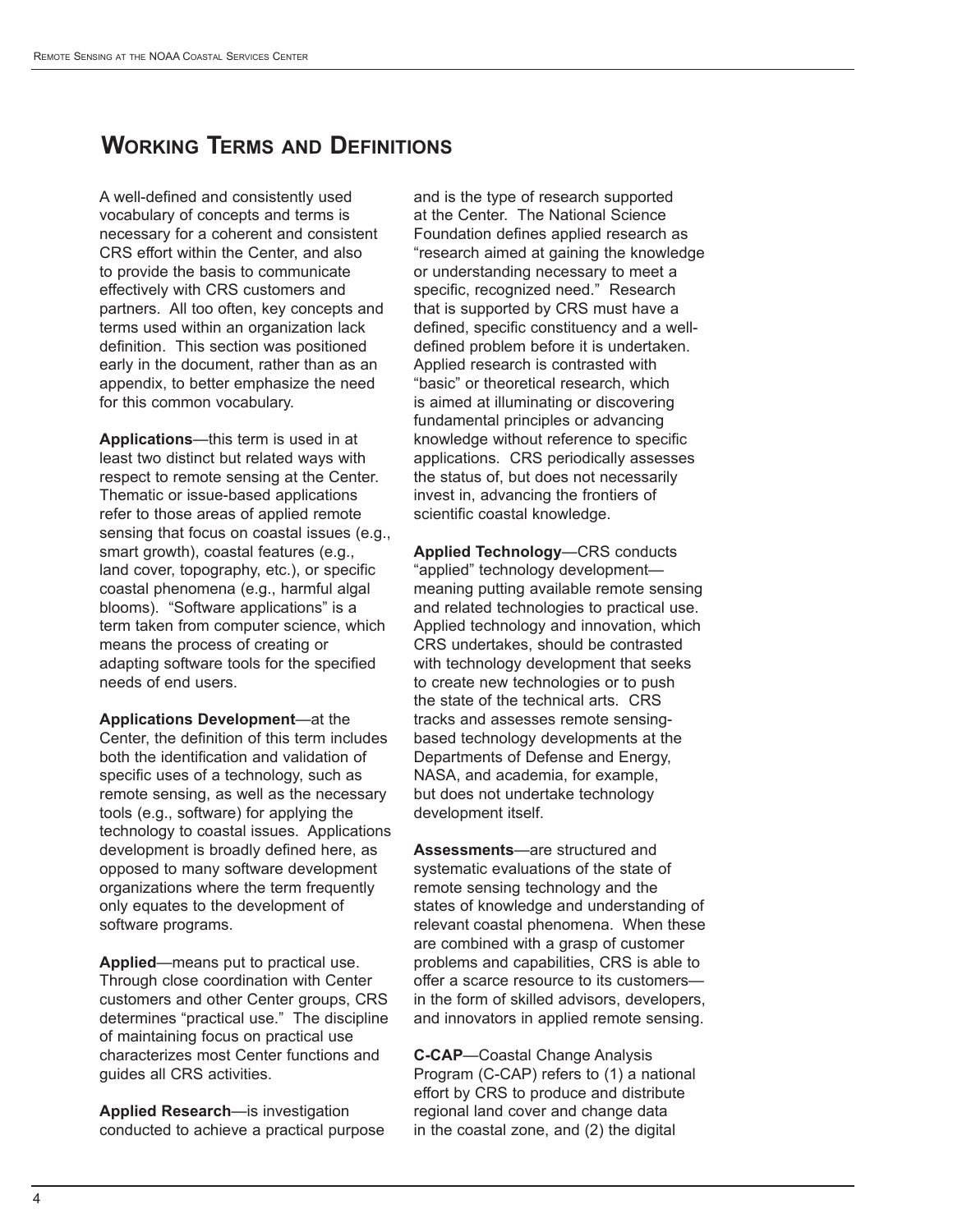land cover (and "change analysis") data products that are developed according to the standards and specifications of the National Oceanic and Atmospheric Administration (NOAA). For more details, see Appendix 3.

**Constituents**—are the intended beneficiaries of CRS investments, products, processes and services. The primary constituents of CRS are state, local, and federal coastal resource managers. Terms such as "client," "customer," and "stakeholder" often are used interchangeably with the term constituents. This can sometimes lead to confusion, for there are few if any true customer transactions managed by CRS wherein a product, process, or service is provided in exchange for payment. There also are stakeholders (i.e., groups that have a stake in CRS) that are primarily congressional, NOAA, and CRS constituents, but the term "stakeholder" is better applied to private-sector corporate relationships among managers, owners, shareholders, and suppliers. Nonetheless, at the Center, the term "customer" often is used interchangeably with the term "constituent."

**Data Products**—"data" are considered the basic elements of information (e.g., level 1 or "unprocessed" image data). Remote sensing data products in CRS are defined as the elements of information processed and organized in ways that support reasoning and analysis, that in turn help to support customer decision making. The program's data products generally are geospatial (or "georeferenced") in nature and have been verified, characterized, and validated. Whenever possible, CRS data products meet defined national standards. Note: the phrase "data development" is regularly used at the Center to mean the process of transforming raw, or unprocessed, data into a more usable, value-added form of data, such as the process of creating land cover "data" from raw satellite imagery.

This is noted here because the term "development" has different connotations in different professional circles (see "development" below).

**Decision Support**—most CRS and Center outputs are designed to support management decisions and take several forms, including data products, technology demonstrations, and software application tools and CD-ROMs. Decision support should be understood broadly to include any routine, reliable way to support customer decision processes. More formally, decision-support tools can be defined as any computer-based, interactive system intended to help managers retrieve, summarize, and analyze decision-relevant data.

**Development**—(as in Research & Development) is the systematic use of knowledge or understanding in the production of useful materials, devices, systems, or methods, including prototypes and processes. CRS developments often are combined with demonstrations to test results in operational settings with customers and potential operational suppliers.

**Geospatial Technologies**—"geospatial" means earth-located. Geospatial technologies include any technology and associated methods that are used to acquire, process, analyze, use, or display geospatial data and data products.

**National Spatial Data Infrastructure** 

**(NSDI)**—is defined as the technologies, policies, and people necessary to promote sharing of geospatial data throughout all levels of government, the private and nonprofit sectors, and the academic community. NSDI is envisioned as a way of enhancing the accessibility, communication, and use of geospatial data to support a wide variety of decisions. The basic goals of the NSDI are to reduce redundancy and costs in geospatial data creation and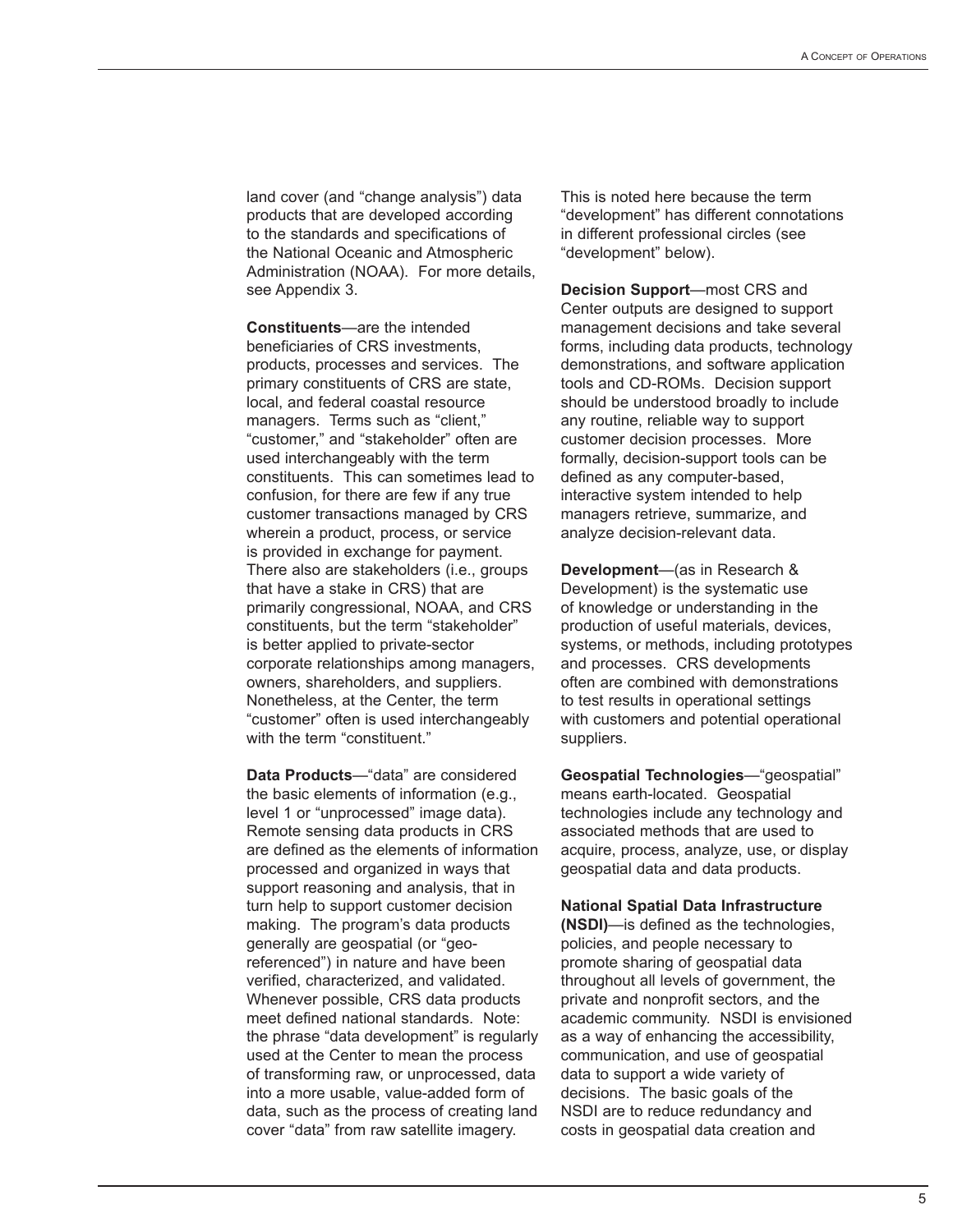maintenance, improve access to geospatial data, and improve the accuracy of geospatial data used by the broader community.

**Outsource**—means to contract outside the organization for an item, in contrast to producing it internally. "Outsource" has a particular meaning in CRS, namely the specification, negotiation of terms and conditions, quality assurance, and release of data products produced by the private sector for use by CRS customers, the NSDI, and the general public. Transitioning certain mature CRS products or processes to another entity for routine delivery to customers also falls under the broader definition of this term. An example may be transitioning or transferring the services associated with archiving and delivering very large amounts of LIDAR data (i.e., the Center's LIDAR Data And Retrieval Tool—LDART) to another, more suitable organization.

**Partnership**—is defined as a documented relationship with one or more collaborators and/or customers that employs a mutual agreement and specific commitments for action among these participants toward a defined purpose.

**Project**—is the basic unit of budgeted work within the program, which range in type from highly structured data product activities with an established heritage (e.g., land cover analysis) to thematic applications such as harmful algal bloom forecasting.

**Protocol**—a formal method or widely accepted customary procedure that if followed yields consistent, reliable, and measurable results.

**Remote Sensing**—is in the name of the program and thus is defined to reflect the roles and competencies of CRS. A generic definition is drawn from engineering and image analysis practice where remote sensing is "the acquisition and analysis of data about objects from sensing equipment from stations or platforms physically remote from such objects." CRS primarily employs data and information derived from remote sensing of the Earth (including both land and water bodies) from all types of platforms with the aim of enabling improved coastal decision support. The distinctive remote sensing competencies of CRS include the analysis and technical translation of customer requirements, assessments and integration of the state of remote sensing practice, thematic coastal applications development, and software applications to achieve reliability, utility, and simplicity.

**Standards**—are documented agreements containing technical specifications or other precise criteria to be used consistently as rules, guidelines, or definitions to ensure that materials, products, processes, or services are fit for their intended purposes.

**Validation**—in the general sense, involves laboratory or field methods and procedures to check remotely sensed data and products for conformance with specifications or performance standards. Applications validation specifically refers to the laboratory and/or field evaluation to determine if a remote sensing method meets the requirements of a specific application.

**Verification**—is the act of measuring the results of an operation to determine whether it has been completed as designed (as in the send-receive verification of telecommunications). Verification also refers to the process of proving quantitatively that a system's outputs meet its formal requirements. Sensor verification entails calibration, transformation, and other measurement disciplines.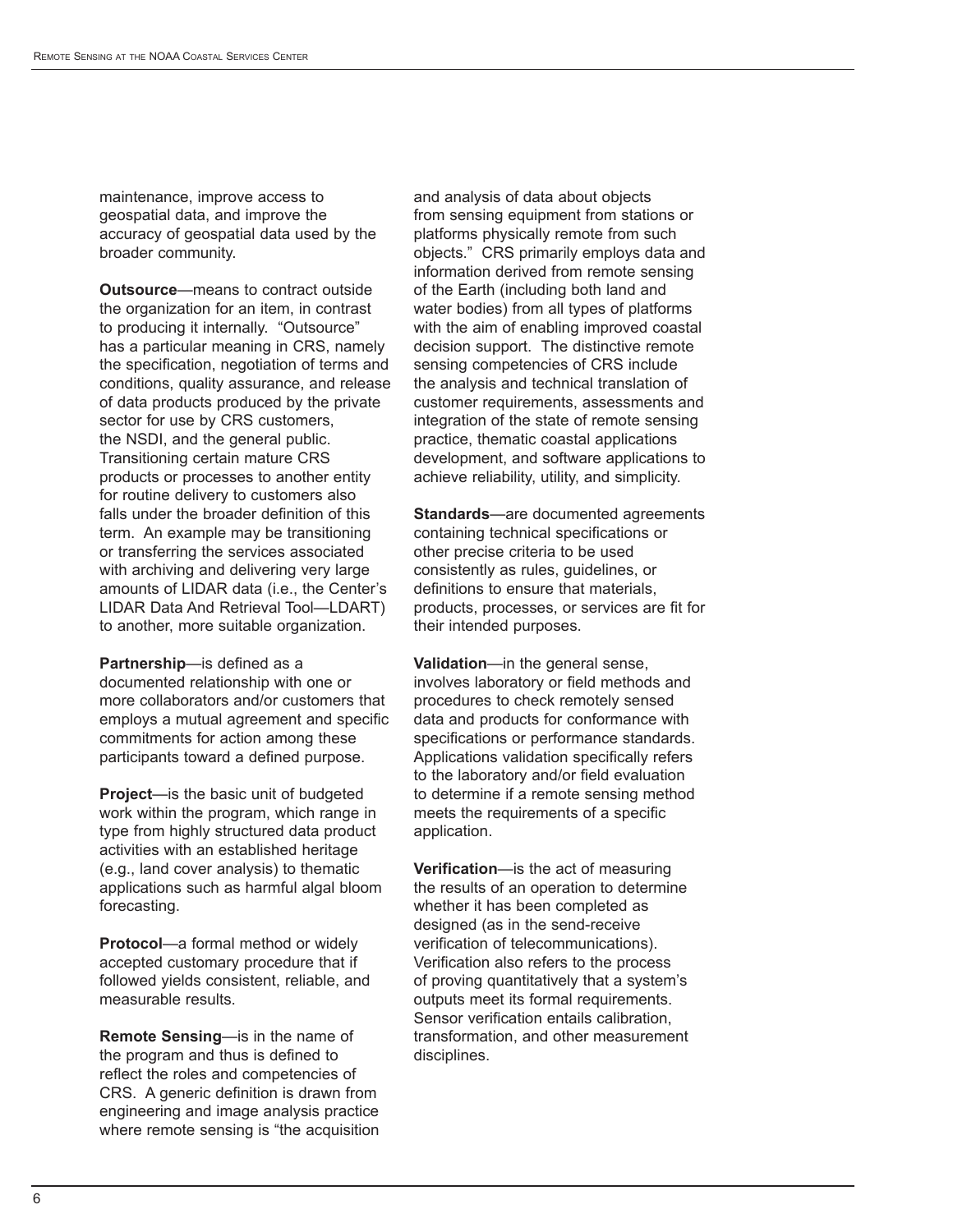## STRATEGIC GUIDANCE **THE VISION: A FULLY ENABLED COASTAL COMMUNITY**

A fully enabled coastal resource management community is national in scope, yet has the tools and information needed to resolve coastal issues at the local level. From a remote sensing perspective, an enabled community is able to accurately characterize, measure, understand, monitor, visualize, and manage coastal resources and the man-made environment. By doing so, the nation's coastal management issues will be addressed.

The coastal management community includes customers from the natural resource management and environmental communities, elected officials, nonprofit organizations, and relevant sectors of private industry (insurance underwriters, real estate developers, etc.). The coastal remote sensing program helps this community gain access to and gain the ability and confidence to employ remote sensing-based knowledge, information, and technology. Consistent with the Center's strategic plan, coastal remote sensing efforts will help advance smart growth principles, which include the protection of a community's economic, historical, and natural resources.

As the coastal remote sensing program helps its customers move toward an enabled coastal management community, it is helpful to refer to a progression of support capabilities that roughly represent the past state of remote sensing applications, current conditions, and the visionary use of remote sensing in the future.

**Remote sensing yesterday**—a basic remote sensing characteristic is the ability to capture what has happened. This includes the ability to inventory, characterize, visualize, and measure the extent, nature, and uses of coastal resources. Typical outputs of retrospective remote sensing applications include the creation of annual or biennial data products (digital), reports, or archives on

such things as water resources, coastal wetlands, and recreational uses. Historical databases of coastal resources and their uses provide meaningful information that can be used to create baselines against which change may be researched, described, or computed.

Inventories were a major application of remote sensing early on and remain an important contribution of the technologies. Inventories were based in part on what remote sensing technically "could do." However, it sometimes was sold as a solution to resource management and operations. The disappointing realities of what remote sensing-based technologies actually delivered, together with their costs and complexity, disappointed many customers and may have set back the acceptance of remote sensing. Acceptance of the value of remote sensing baselines today, for example in disaster preparedness, has come a long way toward reinstating remote sensing as an important part of decisionsupport systems.

**Remote sensing today**—the ability to capture what is happening is a common component in some aspects of remote sensing today. Remote sensing is used to monitor, characterize, measure, and respond to recent or current conditions and events. This aspect focuses on the timeliness of remote sensing-based acquisition and delivery and on the speed of transformation from "raw" image to decision-support information. In many instances the utility of current information is dependent on the availability of inventories and baselines for determining changes or trends.

Considerable attention has been given over the past decade to overcoming the limitations of satellite-based observations for current management purposes. This in turn focuses attention on integrating multi-platform and multi-source inputs into decision support. Significant progress was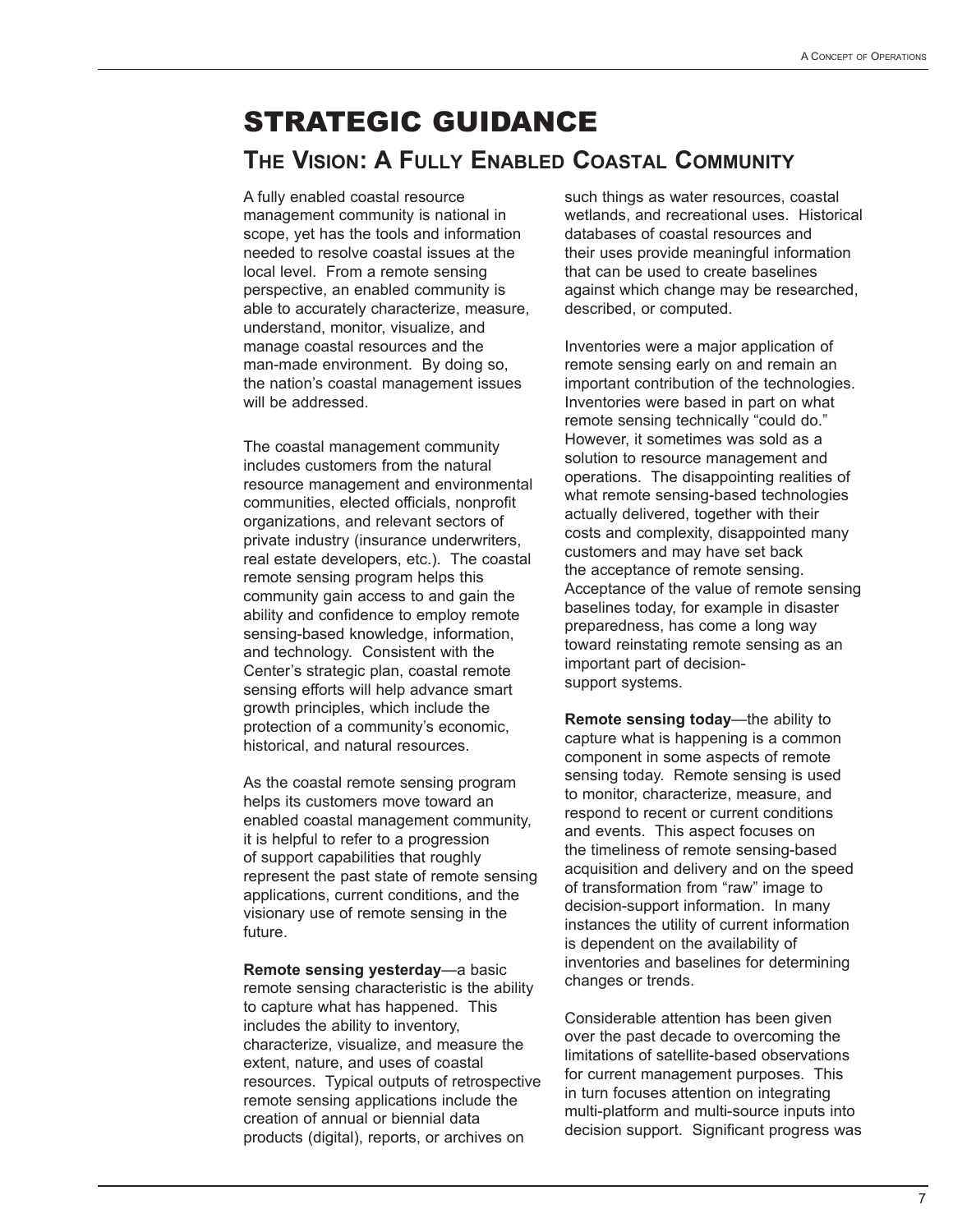made during the 1990s in the speed and relative ease of transforming and linking remote sensing sources to other sources of management information. An example would be disaster readiness applications.

As delivery and processing hurdles are reduced, customers exhibit greater interest in higher resolution baselines and the delivery of current products. Much of this progress from data to decision support is associated with progress in GIS and software applications. CRS has contributed to this trend by training the community; connecting customers with service providers that can effectively produce timely, accurate data and information in a repeatable, standard way; and helping to find funding mechanisms to support customer adoption of remote sensing-based applications.

**Remote sensing tomorrow**—the use of remote sensing will eventually help give coastal resource managers the ability to determine why events or impacts are happening, and the ability to associate, correlate, or measure cause and effect among activities, resources, and outcomes. This is a demanding area of synthesis where scientific/engineering knowledge, remote sensing-based technology, and applications intersect. It is an area where enabling practitioners, such as those at CRS, are asked to balance the needs of their customers (where a step toward better correlation is a breakthrough) with the ideal world of scientific proof. This is an area that benefits from the results of previous efforts, and may benefit from carefully crafted CRS-sponsored applied research. Contributing to causal understanding and measuring correlations appears to be a step where scientific and technical partnerships are especially suited to the CRS concept of operations.

**The foreseeable future**—the ability to predict or forecast with reliability what will happen given a reasonable understanding of what has happened, what is happening, and why something is happening, is a real possibility. Improving the capability of projecting or forecasting outcomes is a long-term goal for CRS and the community it serves. Customers will welcome any sound improvement in this area. This is the domain of modeling, estimation, and continuing research and development.

CRS customers have made significant but not uniform or nationwide progress in this arena. Much CRS effort is directed, as it should be, toward refining and expanding data products (e.g., coastal NSDI) and applications that support nationwide understanding of the past and present and detect the changes that may constitute trends. These core functions of CRS must be accompanied by significant capacity building among its customers if the effort is to be sustainable and successful.

At the same time, the Center strategy sets an enterprise course toward the integration of coastal factors and issues (i.e., causes and effects) that, for example, are necessary to promote "smart" coastal growth. The Center strategic plan also makes helping coastal managers cope with natural and human-induced hazards a primary priority. Both of these Center strategies imply that CRS must contribute to pushing the applied state of the practice toward improved cause-effect understanding and predictive approaches and tools.

CRS should carefully identify opportunities to advance the state of customer decision support. This concept implies that CRS must set aside resources to expand its relationships and potential partnerships with knowledge providers in applied research, with emerging technologists (public and private), and with decision-support innovators (e.g., hazard modelers). Expanded relationships among these interests are needed to move toward a fully enabled coastal community.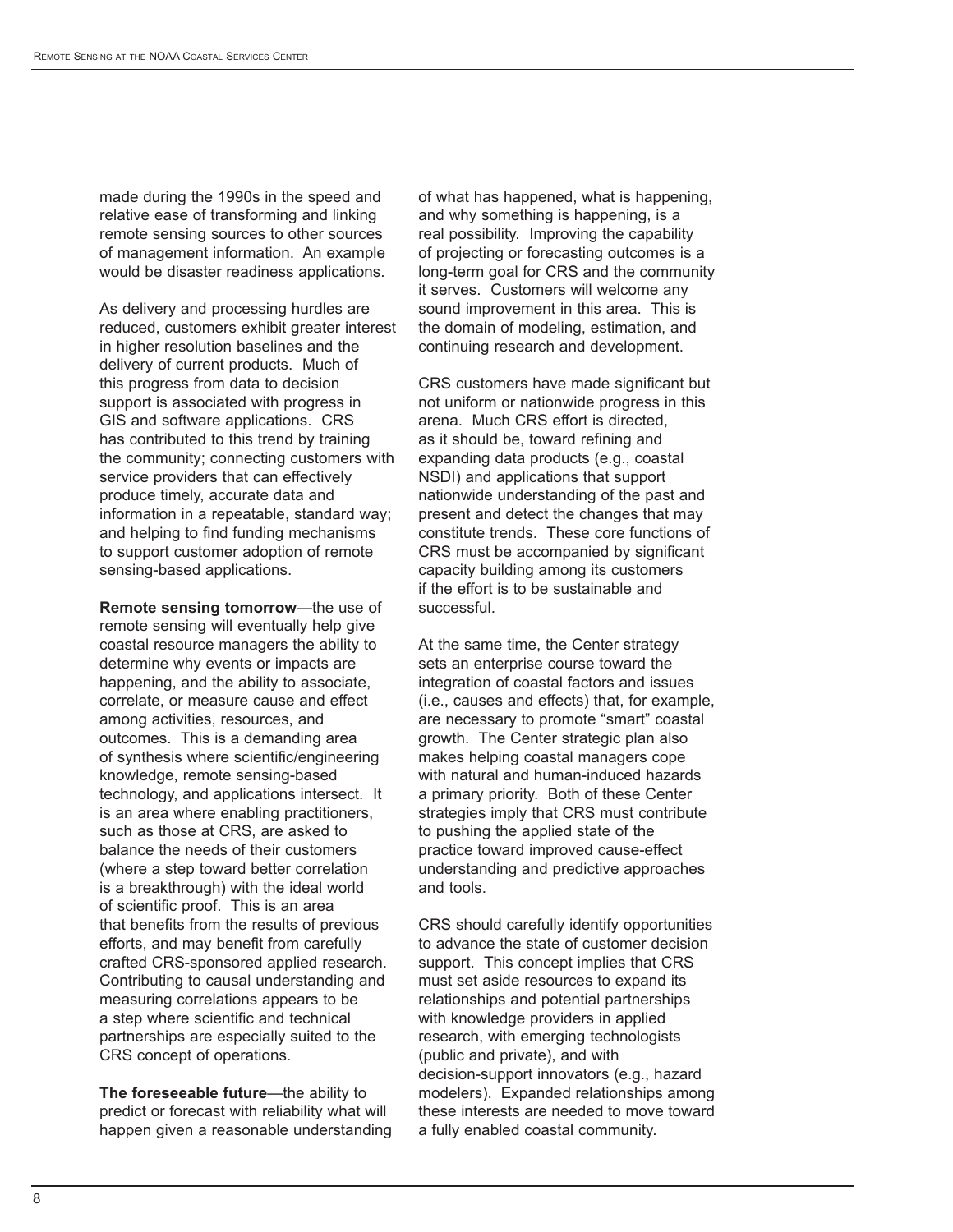### **CHALLENGES**

As a customer-driven enterprise, all CRS activities must trace back to customer needs and priorities. Therefore, it is fitting for this section to begin with some of the generic challenges that stand between remote sensing-based capabilities and a coastal community fully enabled with the technology.

**Awareness**—Center conferences and surveys reveal that many coastal practitioners and, proportionately, many more policy makers remain unaware of contemporary remote sensing capabilities. CRS experience shows that remote sensing technologies themselves evoke little interest in customers unless they are intertwined with relevant coastal knowledge, practice, and priorities. Effective communication of germane remote sensing capabilities (both public and private sector), demonstrated relevance to important coastal resources and issues, and information about affordability are major aspects of remote sensing that must be addressed.

**Understanding**—remote sensing has its roots in "high technology," particularly national security, a use that constrained the development of practical user requirements and responses for the coastal management community. This genesis also resulted in many years of restrictions on satellite observations, resulting in slow evolution of highresolution civil systems. For the coastal resource management community, remote sensing continues to be a relatively new data resource. There is frequently little time or budget available to commit to this technology. An opportunity presents itself in supporting the needs of this community by developing understanding through effectively and objectively straddling the scientific and technical realms, the public and private sectors, and the coastal community. Private sector firms can also benefit from CRS information and training activities and should be included in plans to further "community" understanding.

**Reliability and simplicity**—remote sensing products and services still lag behind standard mapping and engineering in regard to supply reliability, product standards, and use in decisionsupport systems. In the past, false expectations of what remote sensing could and could not provide, in addition to the timeliness (or "currentness") of products, may have contributed to a lack of confidence or perception of unreliability. As a result, remote sensing products and processes generally are not incorporated into routine operational decision making (weather reporting and forecasting being a major exception). The reliability of remote sensing supply is in flux, but signs show that reliable supplies of higher resolution data products will increase. Regardless of recent gains, insufficient reliability, simplicity, and standards remain major hurdles to widespread operational adoption of remote sensing capabilities.

#### **Affordability, costs, and benefits**—

affordability of remote sensing data products and applications continues to be a major hurdle. The potential of competitive pricing to reduce costs has yet to be realized. The imbalance between potential remote sensing uses and customer remote sensing budgets is likely to remain significant until more and better efforts are mounted to demonstrate and measure remote sensing benefits versus costs. This is an area of underinvestment that shows a need for innovation on the part of applications development programs.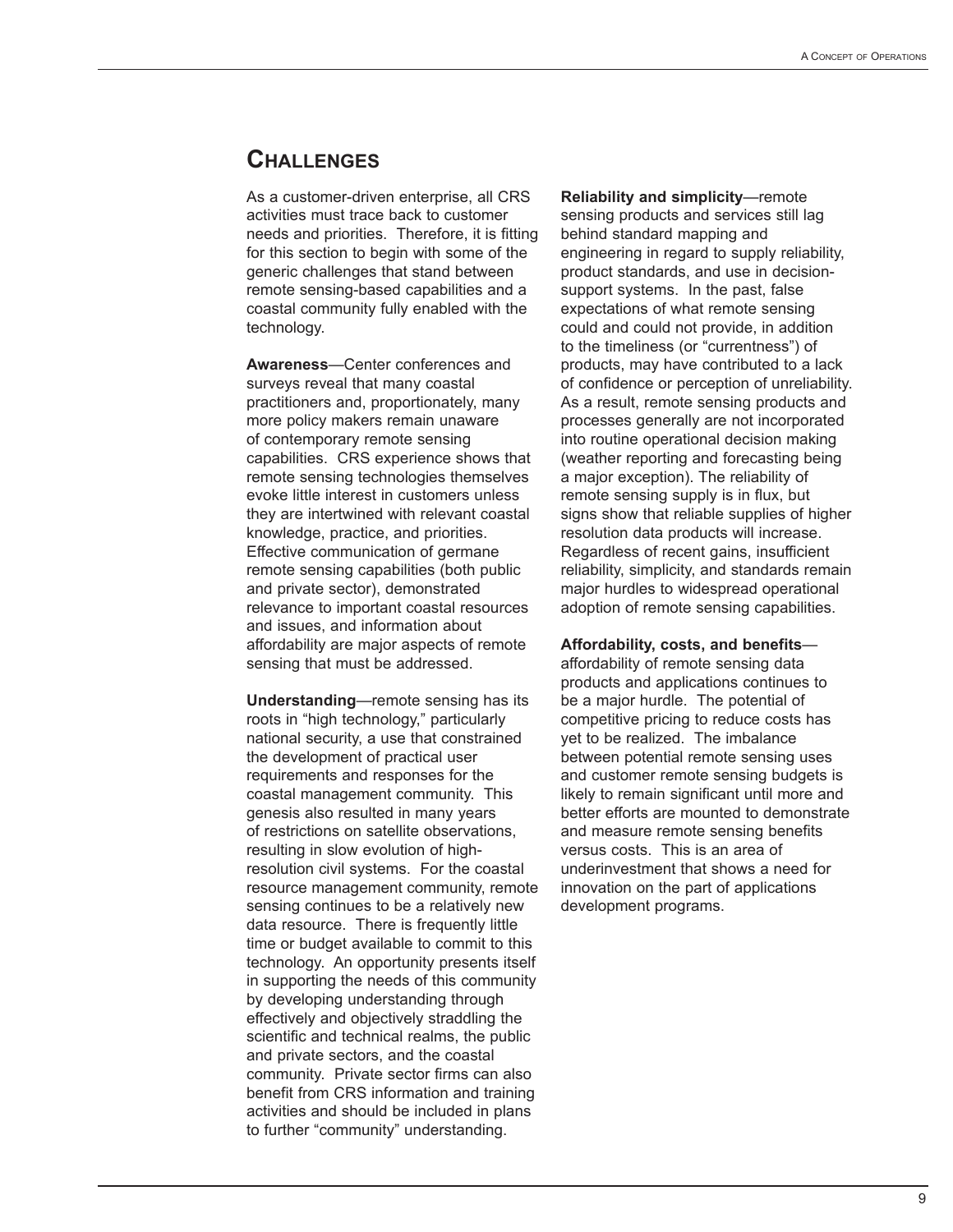### **IMPLEMENTING THE VISION**

It is only through partnerships between the end users, data providers in the public and private sectors, and the research community that the previously noted challenges can be addressed. CRS is working to become the linchpin in this effort. In this role, the CRS challenge is to relate, leverage, and channel the research, technology, and information capabilities of agencies and other organizations to enable the coastal community. Operating in this capacity is challenging because CRS must understand each community, the driving forces behind them, and the changes that are constantly occurring in each community. The key ways by which such energies and interests can be engaged is through partnerships (both internal and external to the Center) that truly share accomplishments, as well as risks—and "give" results to users.

#### **EXTERNAL PARTNERSHIPS**

CRS' external partners can be categorized generally into three separate communities. It is important to note that these communities don't necessarily operate mutually exclusively from one another, but for the purposes of this concept of operations, they will be described separately.

#### **Coastal Resource Management Community—the End-Users**

The end-user community consists of those individuals and agencies that are given the authority to decide how natural resources are managed and maintained within the coastal zone. This community uses remote sensing to support the dayto-day decisions that impact the natural environment and quality of life along the coast. They have a need to implement methods that work—methods that have been tried and tested. They have limited resources for research and development, and usually have limited time. They strive to make effective decisions in a timely fashion that maintain a well-managed coastal zone.



#### **Private Sector—the Providers**

The private sector consists of companies and corporations that provide products and services. They develop (supply) and market operational technologies, research capabilities, and technology innovation to various market sectors. They look for new markets to exploit products and services, and strive to reduce cost, increase efficiency, and maintain quality.

#### **Research and Academic Community the Discoverers**

The research and academic community largely consists of academic institutions (i.e., universities, colleges, etc.), portions of federal agencies (i.e., NASA, NOAA, U.S. Geological Survey, Environmental Protection Agency, etc.), and nongovernmental organizations (NGOs). This community explores data, technologies, and applications. They indirectly support natural resource decision making through basic and applied research, but may not be aware of coastal management needs. They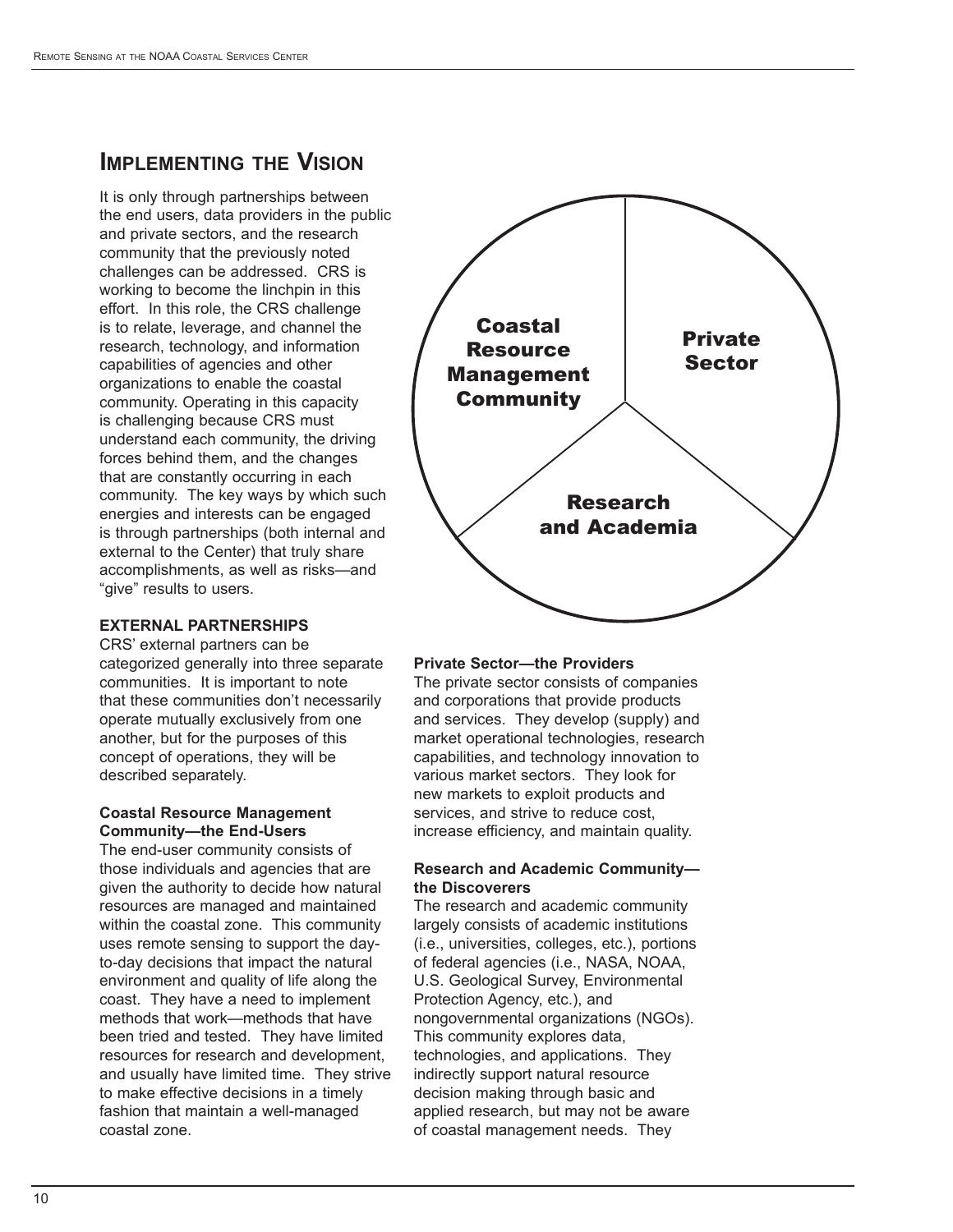strive to understand or discover physical, chemical, and technological processes and how they relate to each other.

#### **INTERNAL PARTNERSHIPS**

The Center's strategic plan (2001) provides the essential framework for the CRS concept of operations. The Center's mission is "to support the environmental, social, and economic well being of the coast by linking people, information, and technology." A CRS or remote sensing strategy does not appear in the strategic plan. The important message CRS draws from this is that remote sensing in and of itself is not a strategy; the CRS strategy is serving the Center's mission through remote sensing-based services.

The Center's driving concept of "linking people, information, and technology" can be thought of in the CRS context as "linking coastal resource managers and partners to relevant remote sensing tools, data, and information."

A good conceptual fit exists between the Center mission and the CRS program. CRS provides the following specific contributions to the Center mission:

- Data products, including validation and demonstration
- Applications development and demonstration
- Support services and training
- Applied research and technology

Comparison of a few specific examples of the Center's operating principles and themes with CRS' four major areas of Center contribution reveals the following complementary relationships:

• CRS data products, especially those that move from development to validation and demonstration to the coastal NSDI, provide "common linkages" among the social, economic, and environmental issues in the nation's coastal region.

• Many CRS applications are "local in approach, but national in scope" because the spatial ranges and coverage of remote sensing technology lend themselves to common methods and digital products that support diverse local and regional applications and, at the same time, are amenable to nationwide adoption.

• CRS support services and training provide states and localities the know-how and skills to realize the benefits of remote sensing products and applications—CRS designs its advisory and training delivery to these practical needs.

• CRS applied research and technology allow it to provide objective and competent advisory services to its Center colleagues and to its customers. As issues such as homeland security, climate change. and ocean observations emerge to policy and practical importance, CRS' applied research and technology expertise will increase in importance, too.

The matrix on the next page links and compares the 2001 CRS project portfolio and the five strategic themes of the Center. CRS projects are assigned either a primary (P) or secondary (S) link to the Center's strategic themes. In the case of CRS projects currently being defined, an asterisk is assigned noting a provisional theme linkage. As a further aid to understanding this matrix of relationships, a brief description of the Center themes is outlined on next page.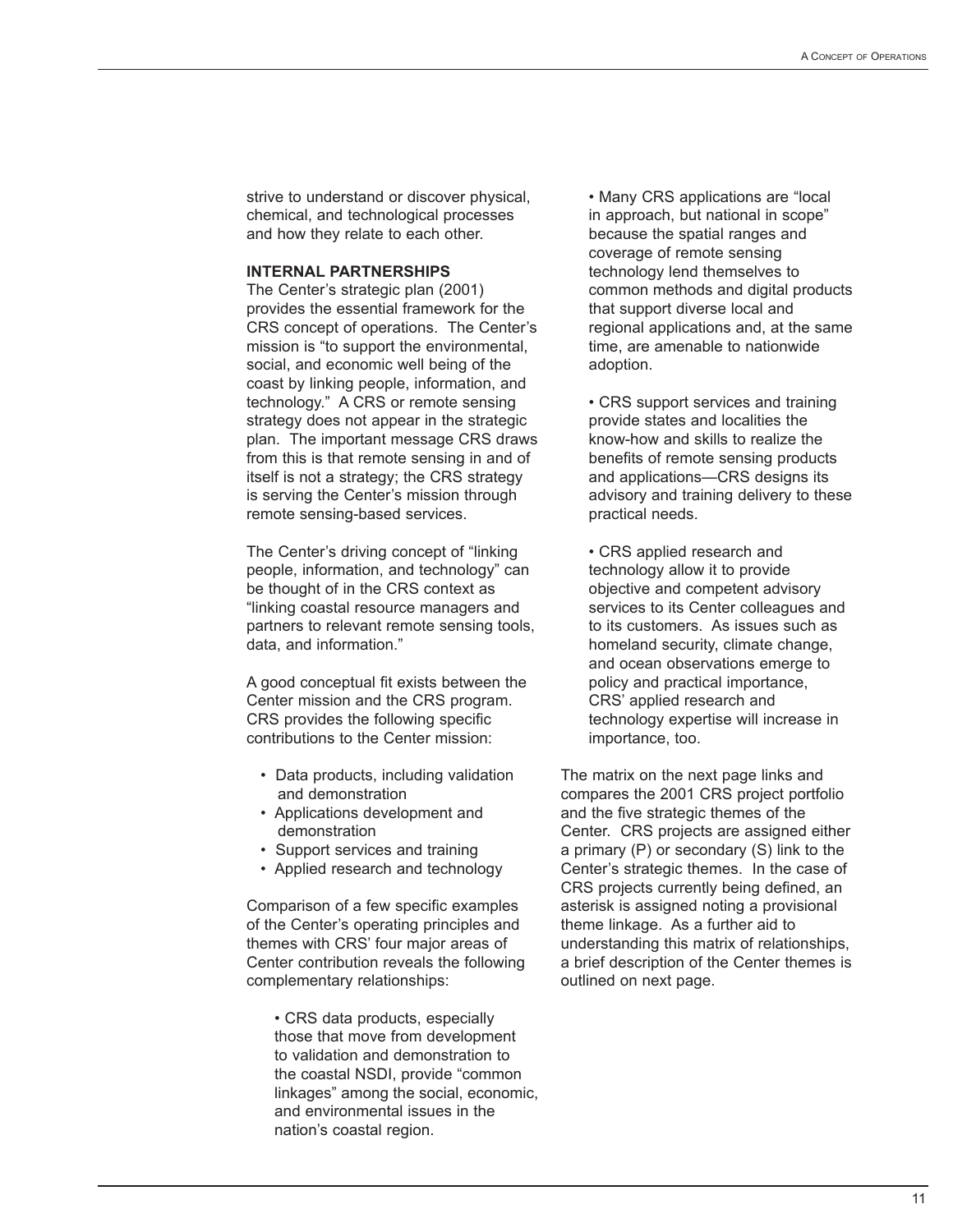|                                                 | I.<br><b>Smart Coastal</b><br>Growth | II.<br>Habitat | III.<br>Hazards | IV.<br>Coastal<br><b>NSDI</b> | V.<br>Organization<br>and Culture |
|-------------------------------------------------|--------------------------------------|----------------|-----------------|-------------------------------|-----------------------------------|
| <b>Benthic Mapping</b>                          |                                      | $\mathsf{P}$   |                 | S                             |                                   |
| <b>Estuarine Habitat</b>                        | ${}^*S$                              | $\mathsf{P}$   |                 |                               |                                   |
| Harmful Algal<br><b>Bloom</b><br>Forecasting    |                                      | $\mathbf S$    | $\mathsf{P}$    |                               |                                   |
| Impervious<br>Surfaces                          | $\mathsf{P}$                         | ${}^*S$        |                 |                               |                                   |
| <b>Land Cover</b><br>Analysis                   |                                      | $\mathsf S$    |                 | $\mathsf{P}$                  |                                   |
| Outsourcing                                     |                                      |                |                 | $\mathsf{P}$                  | ${}^*S$                           |
| <b>Remote Sensing</b><br>Applications           |                                      |                |                 | $\mathsf{P}$                  |                                   |
| <b>Remote Sensing</b><br>Outreach /<br>Training |                                      |                |                 | $\mathsf{P}$                  | ${}^*S$                           |
| Topographic<br>Change Mapping                   |                                      |                | S               | $\mathsf{P}$                  |                                   |
| Visualizing<br>Coastal Growth                   | $\mathsf{P}$                         |                |                 |                               |                                   |

#### **Strategic Theme I: Smart Coastal Growth**

Smart coastal growth focuses Center results on supporting an informed balance among coastal environmental, social, economic, and quality of life issues.

#### **Strategic Theme II: Habitat**

The habitat theme involves information and tools to characterize the coastal environments wherein plants, animals, and other organisms live.

#### **Strategic Theme III: Hazards**

The hazards theme seeks to reduce the adverse impacts of natural and man-made hazards that threaten the health of coastal ecosystems and safety of communities.

#### **Strategic Theme IV: Coastal NSDI**

The coastal NSDI theme supports the development and implementation of the NSDI for coastal and marine management, including especially national framework data/products.

#### **Strategic Theme V: Organization and Culture**

The organization and culture theme is inwardly focused on Center capabilities to serve the changing needs and priorities of its customers and thus to advance coastal resource management nationwide, at the same time that it provides an innovative, challenging, and rewarding work environment for CRS people and partners.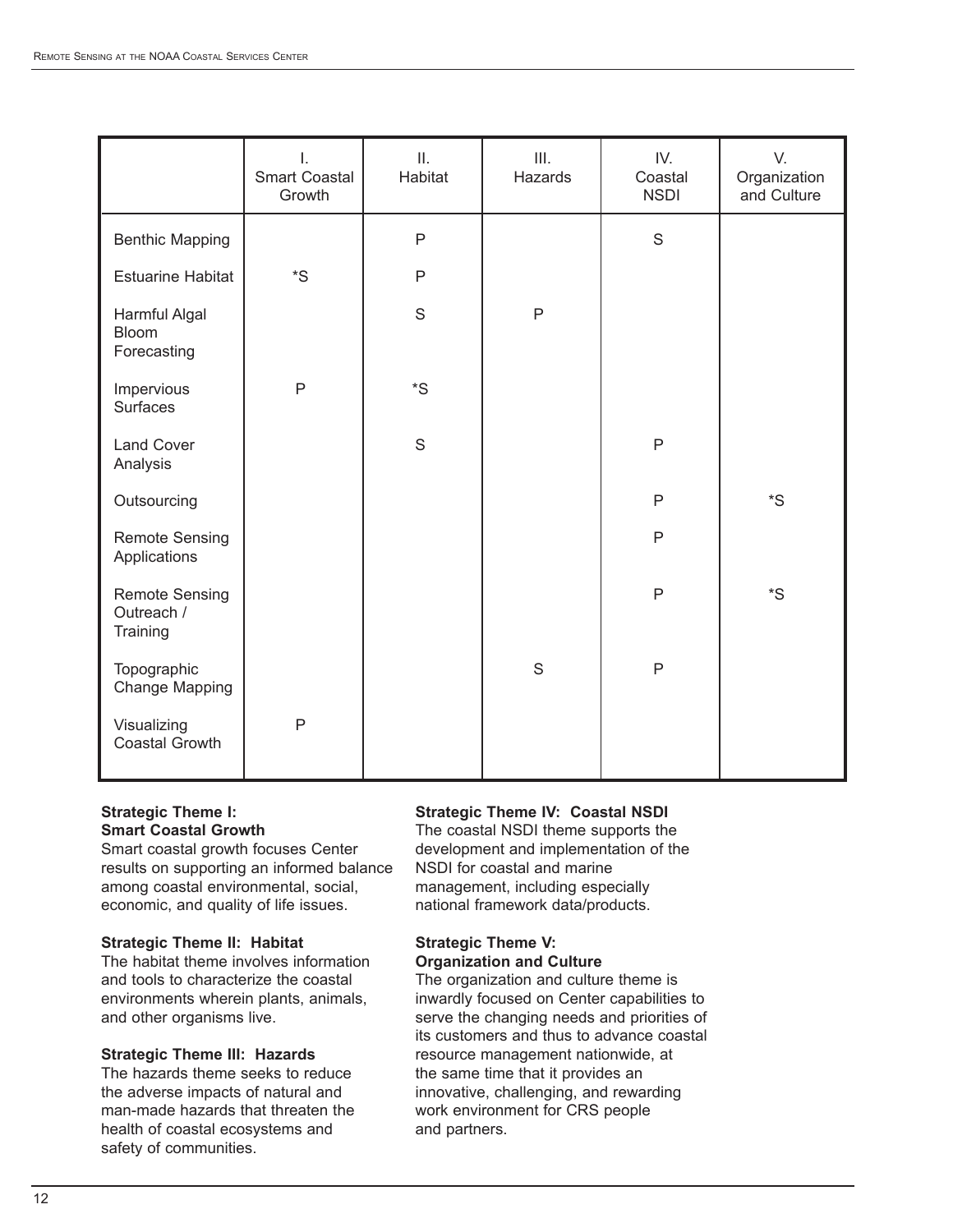## OPERATIONS GUIDANCE

### **OUR CONSTITUENCY**



**United States Coastal Regions**

This section of the concept of operations moves from "concept" to "operations" and from Center-level matters to program-level matters. The section shifts attention from the more abstract to the particular and from what CRS is about to how it is expected to operate. The following section seeks to clarify, communicate, and guide the more day-to-day life of the program and its employees.

The primary customers from which requirements have been drawn and results should be focused include state and local governments, federal counterparts, and nongovernmental organizations (NGOs) within the coastal zone of the United States and its territories. Typical examples of this constituency include the following:

- Coastal management programs
- Coastal natural resource agencies
- Regulatory agencies
- Protected area programs
- Emergency management agencies
- Sea Grant and related coastal extension services

Although the geographic extent of where the Center works will remain flexible, it is important to outline the criteria used to define the boundaries of Center efforts. The inland extent is primarily based on three components: (1) the coastal zone as defined by the Coastal Zone Management Act, as amended; (2) the estuarine drainage areas as defined by NOAA (and based on watersheds defined by the U.S. Geological Survey—USGS); and (3) the inland boundaries of the coastal counties. The diagram on this page illustrates the synthesis of these three components. The seaward extent of interest generally is defined by the 3-mile jurisdictional boundaries, although some Center and CRS projects have extended into the nation's maritime exclusive economic zone (EEZ). The CRS geographic extent of interest and its constituency mirrors the Center's.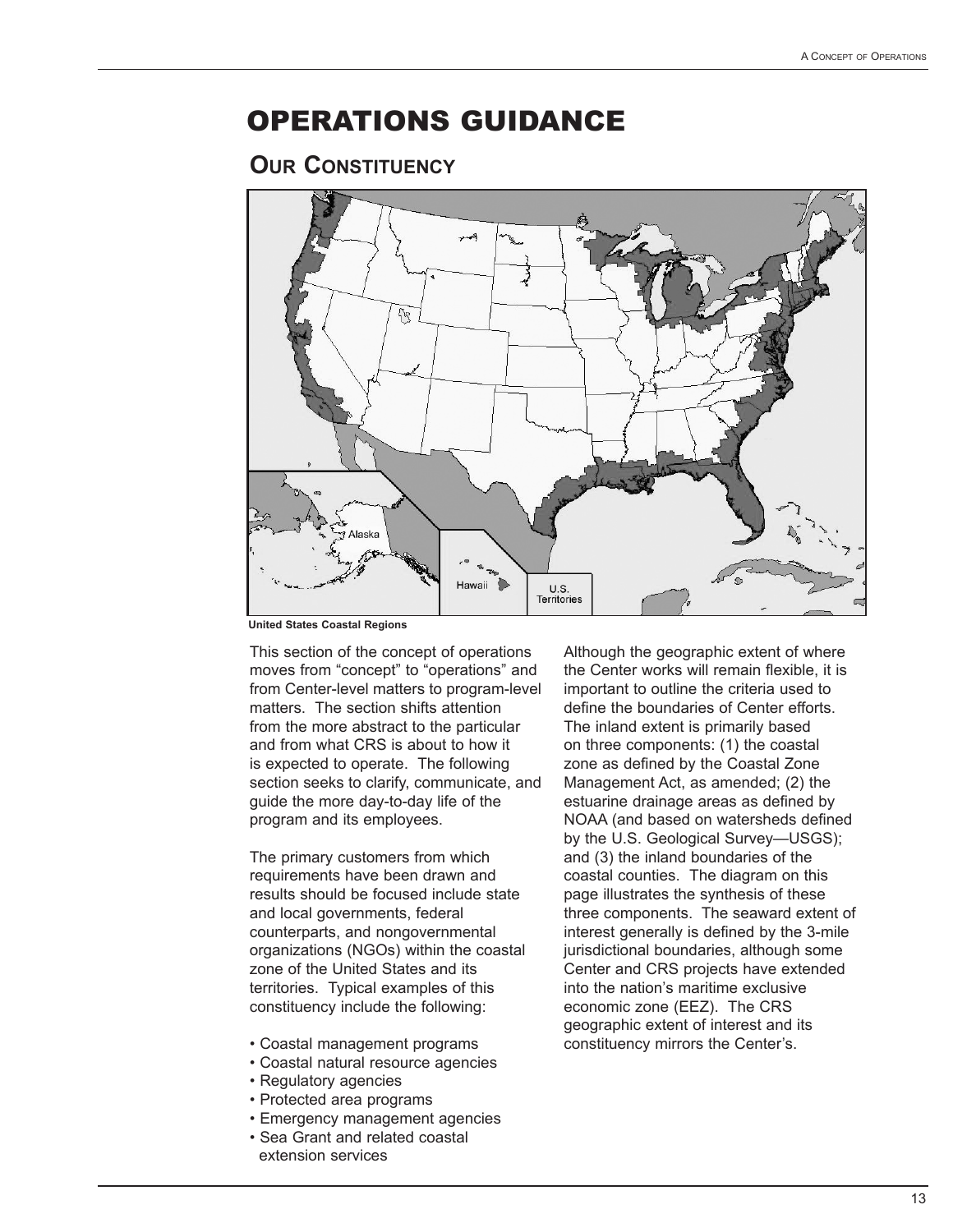## **THE PEOPLE OF THE COASTAL REMOTE SENSING PROGRAM**

By design, CRS employees embody a diverse set of technical skills and educational backgrounds, including computer science, ecology, environmental studies, geography, GIS, marine biology, meteorology, oceanography, policy, remote sensing, resource management, and more. In addition to technical proficiency, the employees must be well versed in the needs of the coastal management community, for these two banks of knowledge are equally valued in this customer service organization. This blend of diverse backgrounds, all focused on customer needs and on the coastal applications of remote sensing, provides a unique opportunity for effectively implementing the vision of an enabled coastal community.

One of the primary roles of the coastal remote sensing program is that of

an interpreter. Many in the coastal management community do not have the expertise or the time to understand the underlying details associated with remote sensing. Filling in this gap is one of the most important roles of CRS. The staff must not only be technically proficient, but also must be able to transfer this knowledge to the coastal management community. Remote sensing employees must help coastal managers find effective uses of remote sensing data, and work to ensure that the data and information are in a form that is readily accessible and useable for this community. Another part of the mission is the relationship between the remote sensing program, the private sector, and academia. Employees work with this community to help them design and deliver the products coastal managers need.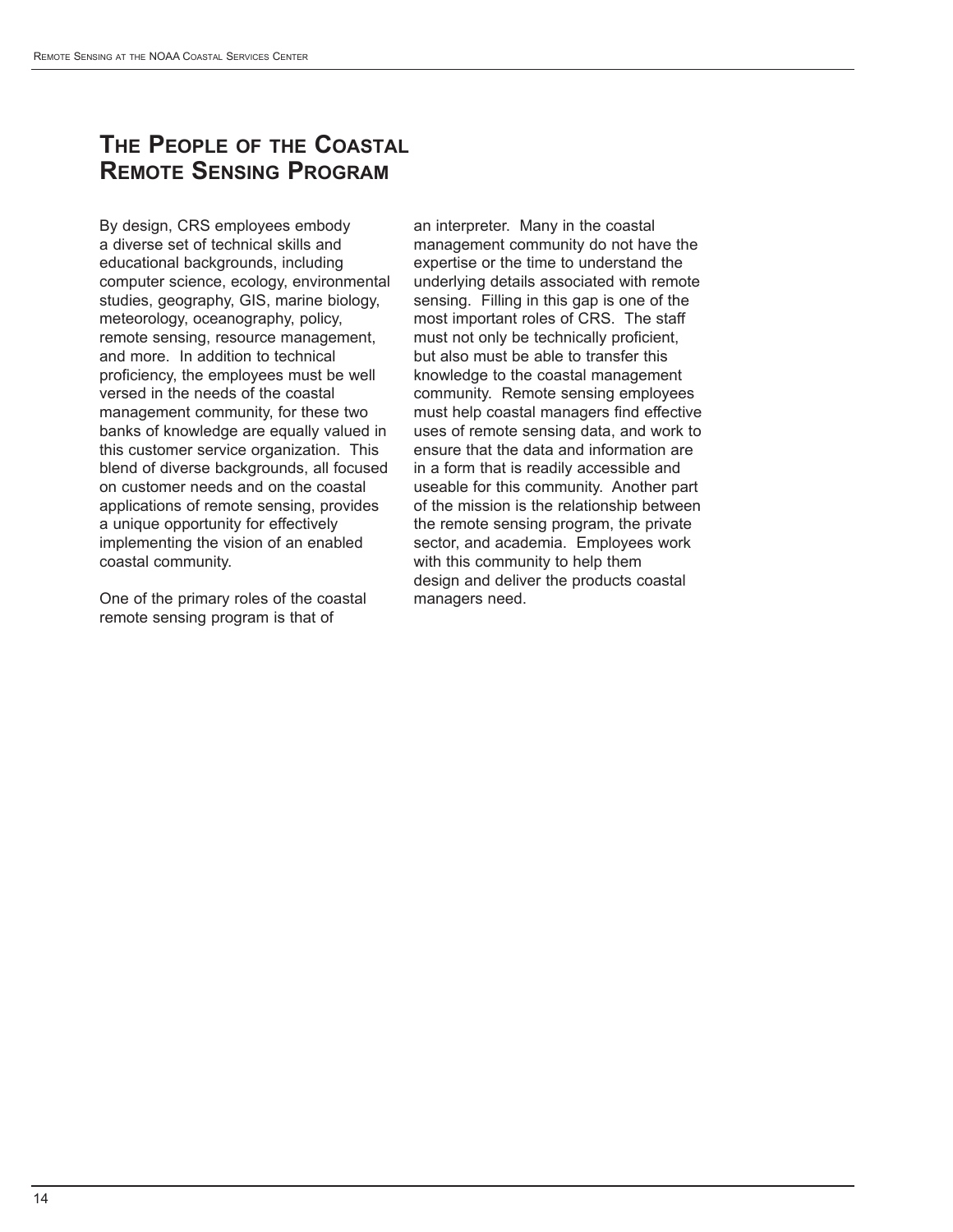## **ROLES AND EXPECTATIONS**

#### **WORKING WITHIN THE CENTER**

One of the reoccurring themes at the Center is the importance of partnerships, both externally and internally. Very rarely is an issue resolved because of one organization or one discipline. Most issues are too complex for that. The Center values the team approach, and the coastal remote sensing program is a team member for many Center projects where the lead is outside of the remote sensing program and vice versa.

Some of the basic components of Center teamwork include

• having an understanding of the Center strategy—know what the rest of the Center does

• performing all work according to the Center's goals and objectives, as outlined in the Center's strategic plan

• organizing and planning projects by interacting closely with other members of the Center, including sharing of information on the broad base of customer requirements

• seeking to integrate CRS with other Center projects and provide proactive assistance

• conducting business primarily through teamwork, using collaborative approaches—this means that the members of a project team develop and accomplish project goals and objectives together. Achieving the goals and objectives of a particular project will be the responsibility of the team.

• communicating and sharing ideas within the program and throughout the Center

• embracing change and the need to adapt work. Adapting to change is one of the few things that will remain a constant.

As the Center leaders in remote sensing technology and remote sensing-based applications, CRS employees

• act as proactive, in-house remote sensing resources and advisors to Center projects by offering assistance as a regular part of doing business

• provide expertise within the larger NOAA community on coastal resource applications, both thematic and software

• keep abreast of customer needs and opportunities to work with them

• keep abreast of commercial technology and opportunities through the use of focus groups and other means that explore technical and market needs

• help bridge the gap between terrestrial and oceanographic remote sensing (and their communities) by identifying the synergies and challenges of both disciplines

• embrace emerging technologies and applications and transfer to others those results that have achieved operational readiness

• participate in multiagency initiatives to increase the effective use of resources and to help shape these initiatives to serve Center customers. Examples of such initiatives are the National Spatial Data Infrastructure (NSDI), the USGS National Map, the Multi-Resolution Land Characteristics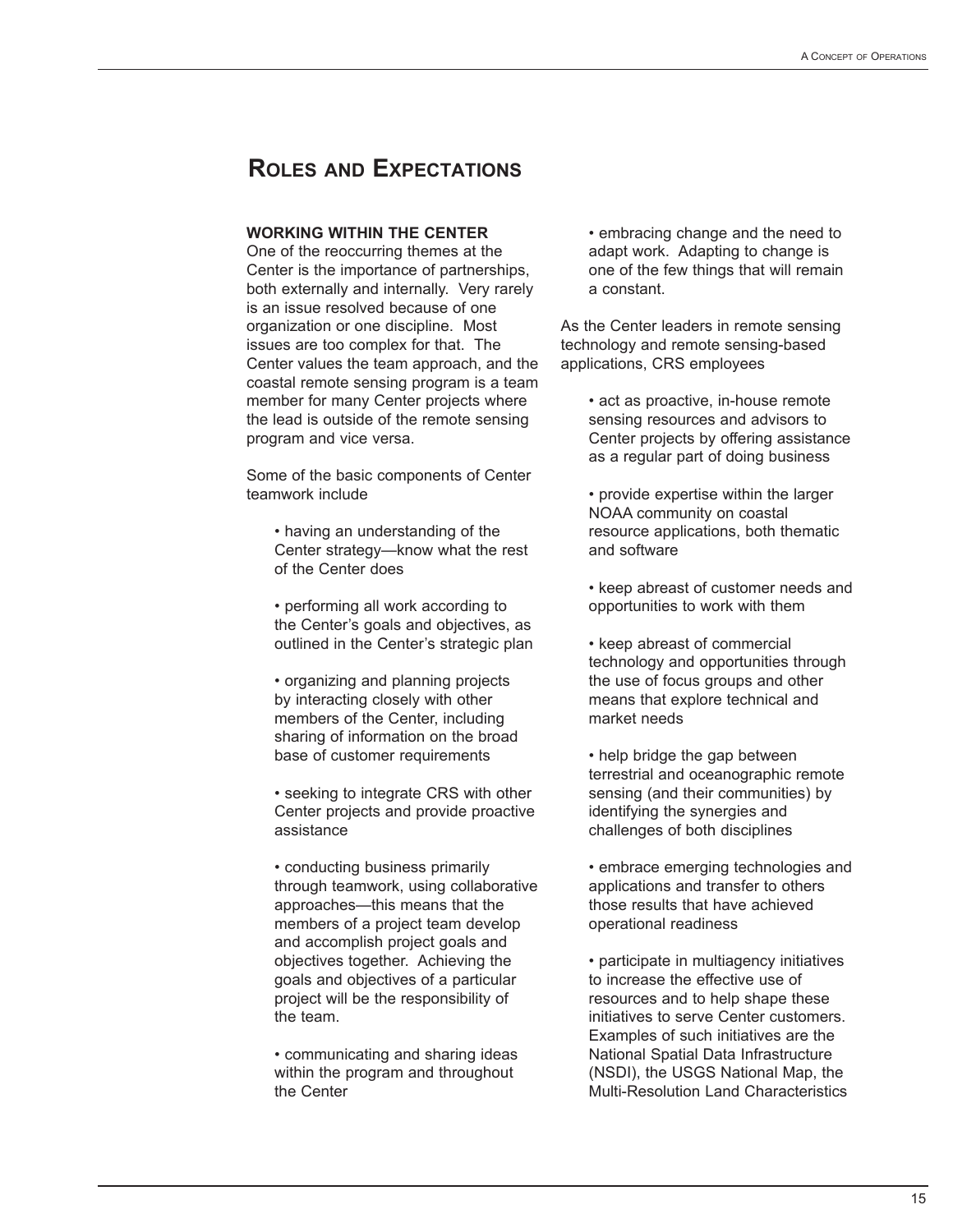consortium (MRLC), the National Digital Elevation Program (NDEP), the Gulf of Mexico Program's Harmful Algal Blooms Observing System (HABSOS), the Joint Agency Commercial Imagery Evaluation (JACIE) team, and NASA's Program Planning and Assessment activity.

#### **PROMOTING THE CUSTOMER FOCUS**

CRS employees are customer centered, focused on results, and committed to partnerships. A key criterion of employee and program success is the usefulness and adoption of results by customers. Program leadership will increase its reliance on customer evaluations and eliciting of customer requirements in program planning and metrics. End-user relevance is the litmus test for all program efforts.

The ability to anticipate and accept change is an important part of a customer-focused organization. As CRS defines, develops, and delivers highquality data products, applications, and services in this environment, the definition of project transition or completion points becomes more and more important. For example, the Center is committed to producing a national coastal land cover/ change baseline in the next three years. Completing this nationwide baseline without delay, while simultaneously developing specific applications of these data products, is a program and Center commitment. While this effort is under way, CRS employees must be prepared to respond to changing customer demands, changes in government satellite policy, the potential for private-sector partnerships, the coastal NSDI, and potential technical challenges.

An important but often overlooked role of CRS on behalf of its customers is its ability to separate the remote sensing "chaff" from the "wheat." CRS must objectively and skillfully discern what is technically relevant and useful for the

coastal management community, from what may simply be interesting, unusual, or "glitzy." This objective technical advisory role entails the ability to provide Internet-distributed or direct consultation support to customers and to help connect customers with private-sector data, tools, and services. This is accomplished as CRS employees

• work with customers to identify, validate, document, trace, and manage the process of changing **requirements** 

• seek solutions to customer issues and problems through a thorough understanding of what others are doing and through partnerships and linkages

• provide technical remote sensing expertise to the customers and to the **Center** 

• provide technical assistance tailored to specific needs, both internally and externally (e.g., recent efforts to help the National Estuarine Research Reserves develop a nationwide plan for habitat mapping)

Another vital role and significant challenge for CRS is making remote sensing more easily understandable to the user community. As enablers or facilitators, CRS contributes to the "link" articulated for the Center in the organization's mission statement, "linking people, information, and technology." From the CRS program perspective, linkage is achieved when the employees

• understand the CRS constituency (their needs and requirements, their setting, their level of skill, limitations, and so on)

• enable the coastal resource management community to effectively use remote sensing data, information, and technology, through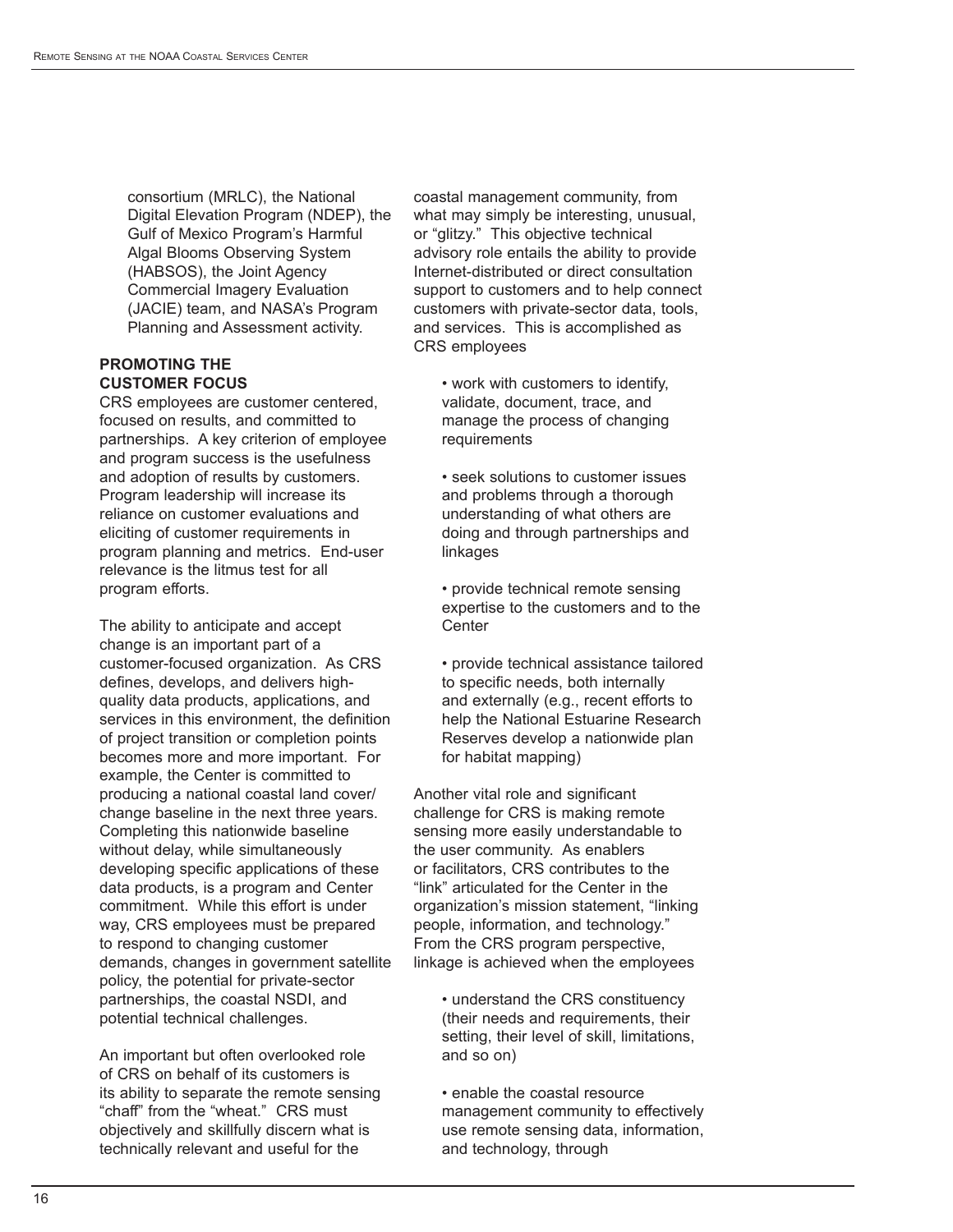demonstrations, partnerships, and capacity building

• provide tailored technology training to customers (integrated with other Center program training areas such as GIS, metadata, etc.)

• develop applications and demonstrate the uses of remote sensing, taking user needs directly into account

• develop software application tools to better exploit data and information for coastal applications

• provide a "reality check" on the potentials and limitations of remote sensing and of the relationships of remote sensing to other enabling technologies

One of CRS' greatest contributions to the coastal resource management community is providing access to spatial data derived from remote sensing technology. CRS will continue to meet this need by ensuring that these data products are easily accessible and understandable. As data providers, the remote sensing team must

> • understand the ways in which customers currently use and interpret spatial data

• understand the strengths and limitations of selected current products, processes, and service offerings of government and the remote sensing industry

• pursue the best value for the government by outsourcing defined coastal data products to private industry

• develop strong working relationships with citizens and industry, including market development ideas that inform industry of coastal management needs and help link industry to the coastal community

#### **PROVIDING TECHNOLOGY ASSESSMENT AND VALIDATION**

An important role of CRS is to be alert and knowledgeable concerning emerging technologies and to understand these technologies as they unfold. Close attention must be paid to technologies that have reasonable promise of being adopted by the customers. As providers of technology assessments and validation, it is expected that CRS employees engage in assessments of customer-relevant remote sensing technologies, to include

detailed assessments of the promising applications of coastal data, rather than in-depth studies of specific sensors airborne and satellite sensors, especially for their potential to be used in operational "mapping" applications rigorous evaluation of performance characteristics, but this should be pursued in partnership with organizations better suited to analyze these aspects experimental sensors, only for the purposes of gaining awareness. Little time will be spent assessing those sensors that have a known life expectancy and are planned for experimental purposes only. Priorities will be based on direct application to coastal management and on the feasibility of getting these sensors' data and derived products into the hands of the coastal community.

#### **APPLIED RESEARCH**

Primarily through partnerships, CRS will conduct limited applied research to determine which technologies have direct application to coastal management. CRS' role will be primarily supportive rather than a lead role. Participation in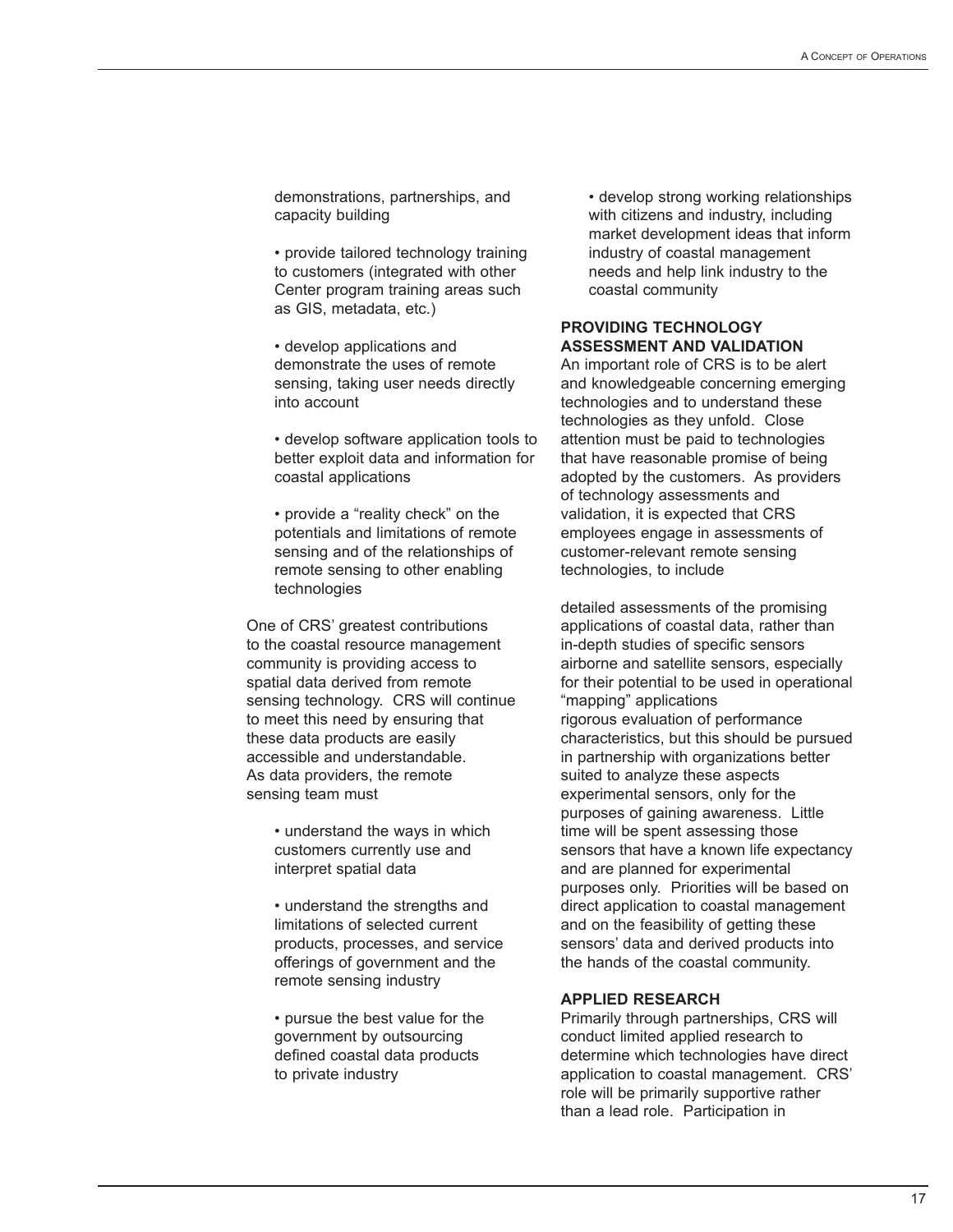partnerships similar to the Joint Agency Commercial Imagery Evaluation (JACIE) team will be pursued. Specific to applied research (which goes hand in hand with assessment and validation), CRS will

• develop understanding of the state of knowledge in areas of high priority customer interest; this understanding will be derived from both disciplinary expertise and by participating in or conducting relevant science assessments.

• Formulate and carry out, or contract with experts to conduct, tightly focused research, the results of which will make a positive practical difference to customers

• Identify specific customer advocacy prior to embarking on an applied research project, for example, a coastal resource management organization with an identified issue and a reasonable likelihood of adopting the results or outcomes of such applied research

#### **WORKING WITH THE PRIVATE SECTOR**

CRS works with the private sector to obtain data products and services for customers. The role of CRS in outsourcing is to define, acquire, and demonstrate the technical and performance characteristics of these data products (e.g., land cover, digital elevation models). CRS specifications are used as a basis to outsource data production through competitive solicitation of service and product providers. CRS then provides contractual, technical, and quality assurance oversight for the outsourced production on behalf of the coastal management community. The resulting data are then ultimately

incorporated into the NSDI by working closely with the coastal community to access and effectively use these data products for decision support.

Consistent with Center guidance to continue beneficial private-sector partnerships, new CRS roles will continue to be explored and developed. As partners with private industry, CRS will follow these guidelines.

Develop positive and mutually beneficial relationships with private-sector suppliers and users:

- Invite dialogue on issues and interests
- Clarify interests and issues
- Identify and clarify Center needs and expectations
- Respond quickly and consistently to inquiries
- Create an environment of trust

Develop understanding of private-sector interests and practices:

- Understand key products, processes, and services
- Understand federal policies (e.g., licensing and contracting)
- Conduct product and service validations (e.g., the work of the Joint Agency Commercial Imagery Evaluation (JACIE) team) when appropriate

Develop constructive working relationships:

- Share customer needs, requirements, and standards
- Increase efforts to inform and educate private firms about program and Center plans and results
- Identify and communicate inherently governmental functions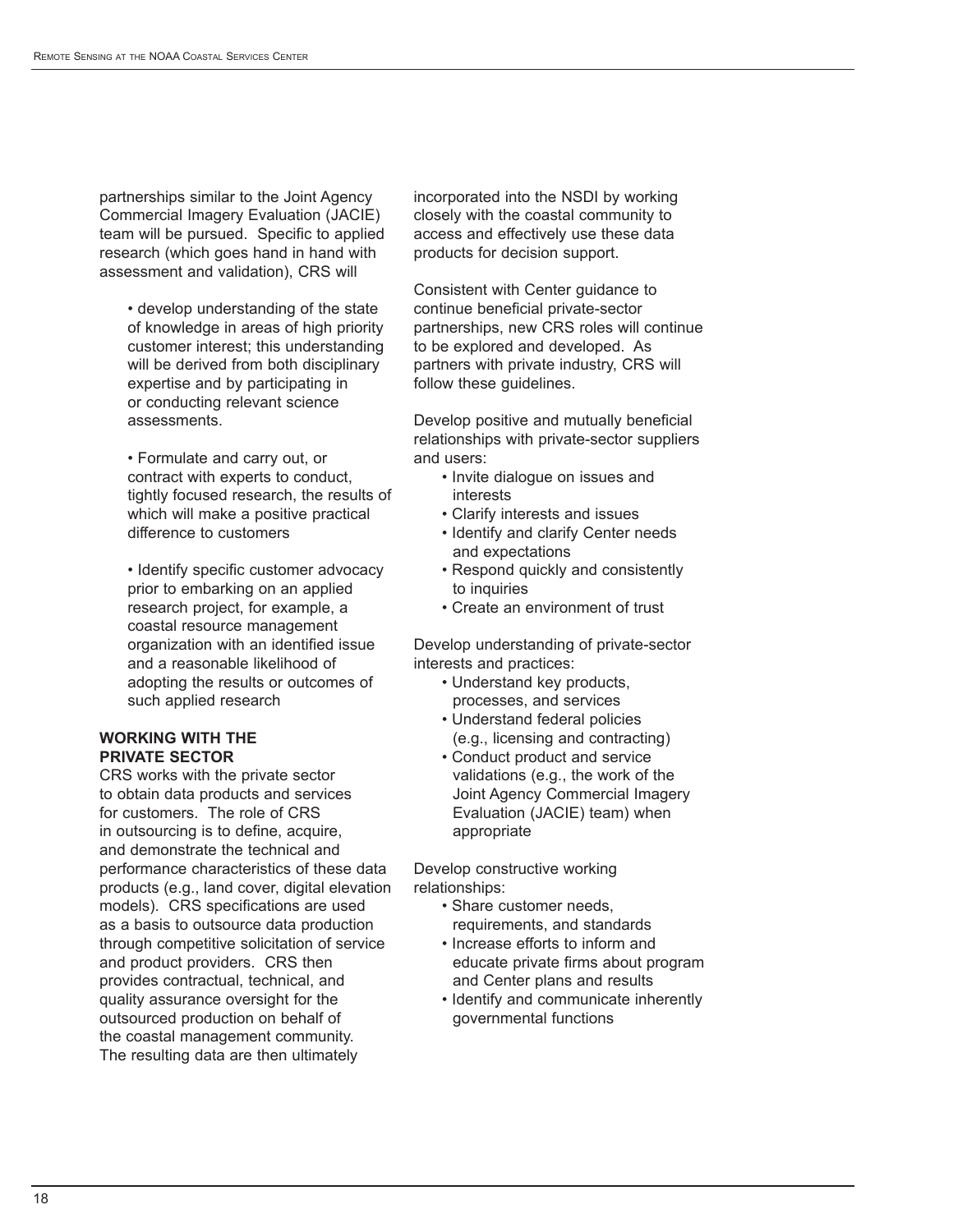- Identify likely transfers of government data products, processes, and services
- Develop an outsourcing policy and guide

The Center also contributes to publicprivate partnerships by employing on-site contractors who share the Center's vision, mission, and goals. The role of the private sector at the Center is to support project activities as full members of the team. Through a very explicit process, the on-site contractor team develops project implementation plans (PIPs) based on the documented needs and objectives of NOAA. As projects are carried out by the contractor team, these plans are used by NOAA and the contractor throughout the fiscal year to track progress and deliverables. These technical contributions of the private sector are paramount to the success of the Center, and this positive relationship helps demonstrate how effective government-private partnerships can work. More than half of the CRS program consists of on-site contractor employees.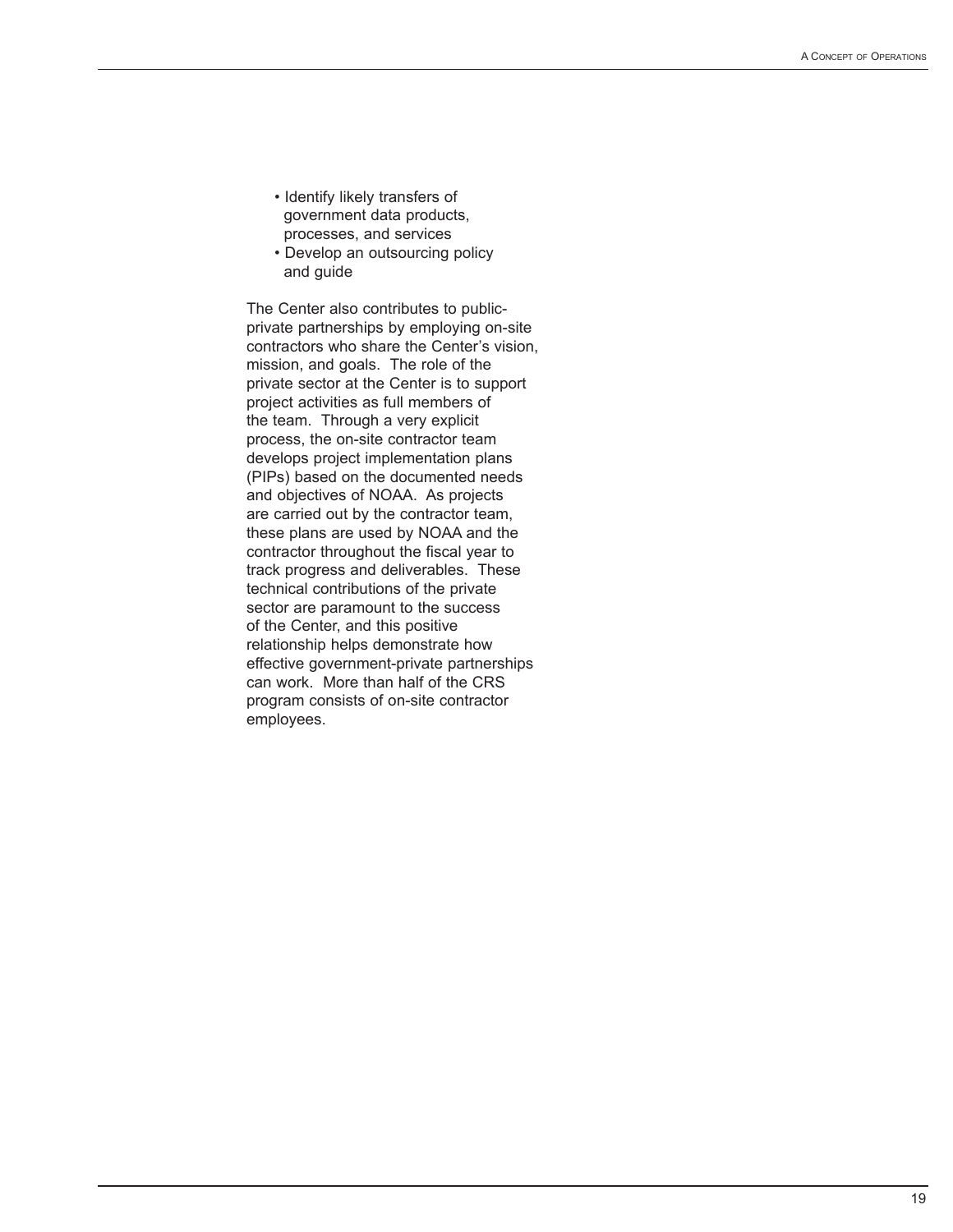## **CRS PROJECT SELECTION AND LIFE CYCLE**

The concept of a "balanced portfolio" of projects reflects CRS' response to the Center's broadly charted mission. Some CRS projects focus directly on needs identified by state and local customers; some projects help other NOAA offices serve the coastal management community; and some projects explore emerging issues and technologies expected to become important over the long term. As CRS matures, this balance of projects will adjust to stay in alignment with the Center's strategic theme areas.

The process of determining which projects to pursue within CRS employs the concept of integrated approaches to project planning and execution. Strong intra-Center coordination must take place early in the process. To create balance, consideration must be given to a number of factors:

- Customer goals and needs
- Center goals and objectives
- Strengths and limitations of the Center and its employees
- The balance between mature projects and developmental projects

During project planning, important questions must also be considered, such as the following:

- What is the status of work in this region—are there other similar efforts being conducted?
- Have interested and qualified people been consulted and coordinated with here at the Center?
- Does relevant expertise exist within NOAA or elsewhere?
- Will the results of this project be affordable?
- Who are the potential partners in this project?

The Center's management information system (MIS), the on-site contractor's project implementation plans (PIPs), and the Center's annual operating plan are the mechanisms that track timelines and define specific goals, objectives, and outcomes. It is expected that these tools will continue to be used to articulate detailed aspects and expected results of the project, but also to logically constrain the project to deliberate and timely schedules. Delivering on commitments in a timely manner is a fundamental aspect of the Center.

Since CRS is committed to timely delivery of products and services, there will be times when even the best conceived projects fail to produce results—for a variety of reasons. In these cases, terminating a project and documenting the reasons for its conclusion are truly in the program's highest interest. There will be no penalties associated with projects that are terminated for cause; in fact, there will be positive acknowledgements of management performance, and documented feedback and learning that will reduce the risk for future endeavors.

An important part of project delivery includes the implementation plan, for it is in the Center and its customers' best interest for the product to receive as much customer exposure as possible. Proper conclusion to a project, though, is as important as its initiation. Finalizing and wrapping up projects must involve documented metrics and "lessons learned." The reactions of partners and customers must be captured as part of this documentation. The elements of finishing also include product evaluations, packaging, metadata, partner meetings, and plans to sustain the results. Frequently, the final ten percent of a project is given little to no attention, but within the Center's philosophy is considered a critical part of the CRS "deliverable." It is expected that with every project these completion elements be considered, planned for, and executed.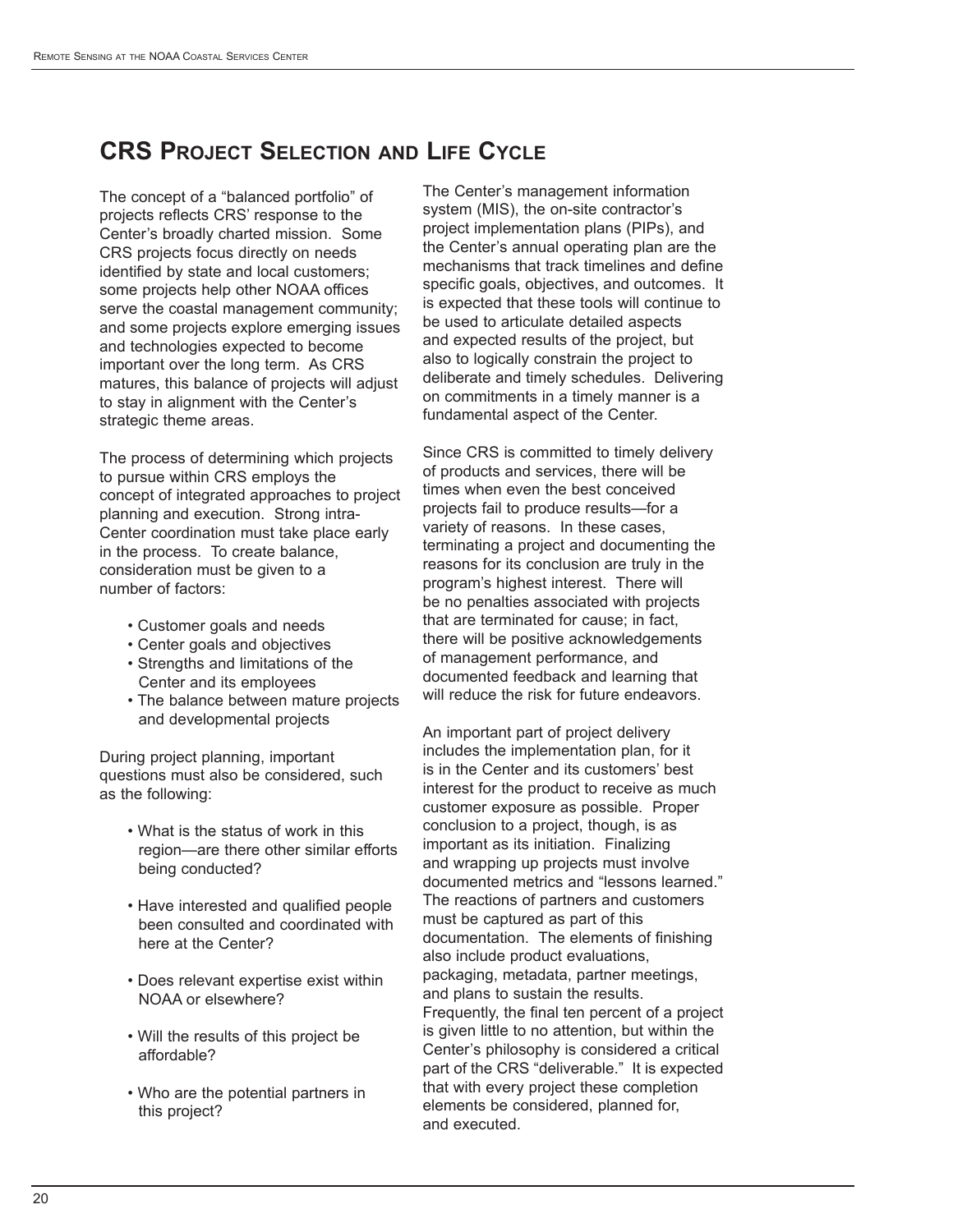## **THE FUTURE**

This section outlines three primary initiatives to be developed and implemented in the fiscal year (FY) 2002-2004 time frame.

> 1. The first initiative is to systematically identify and document the emerging remote sensing needs/ requirements, technologies, and priorities that will best serve CRS customers. This initiative will involve an assessment of the Center's 2002 Coastal Resource Management Customer Survey and closer alignment of the FY 2003 CRS program and projects to the Center's strategic theme areas, in particular habitat, smart coastal growth, hazards, and ocean observations. It will involve conducting formal assessments of emerging remote sensing-based technologies and selected areas of applications development. It will involve further clarification of options to strengthen CRS relationships with the private sector for future project implementation. The preliminary results of this process will be presented and discussed at GeoTools 2003.

2. The second initiative is to develop a plan and process for the effective distribution of mature CRS products, processes, and services to sustaining providers, such as other NOAA

offices and federal, state, or local agencies. Candidates for such transition include long-range trend analyses associated with Coastal Change Analysis Program (C-CAP) land cover data sets, the LDART topographic LIDAR database function, and certain aspects of the harmful algal bloom forecasting (HABF) function. Transition of the responsibility for the product or process is a fundamental "enabling" concept. However, CRS, as experts with these functions, must continue to work (or stay at "the table") with these organizations as they transition to "maintainers" of such functions.

3. The third initiative is to improve the understanding and measurement of the values and benefits of remote sensing-based applications in general, and CRS results specifically. CRS will also seek to improve its project performance metrics and its means of eliciting customer feedback on CRS outputs. These evaluation challenges require CRS to link effectively to outside sources that specialize in outcome measurement, including benefit/cost analysis of applied remote sensing. In particular, the private sector may provide unique contributions to this task. These investigations will push CRS to adopt new concepts of operation, relationships, and partnerships.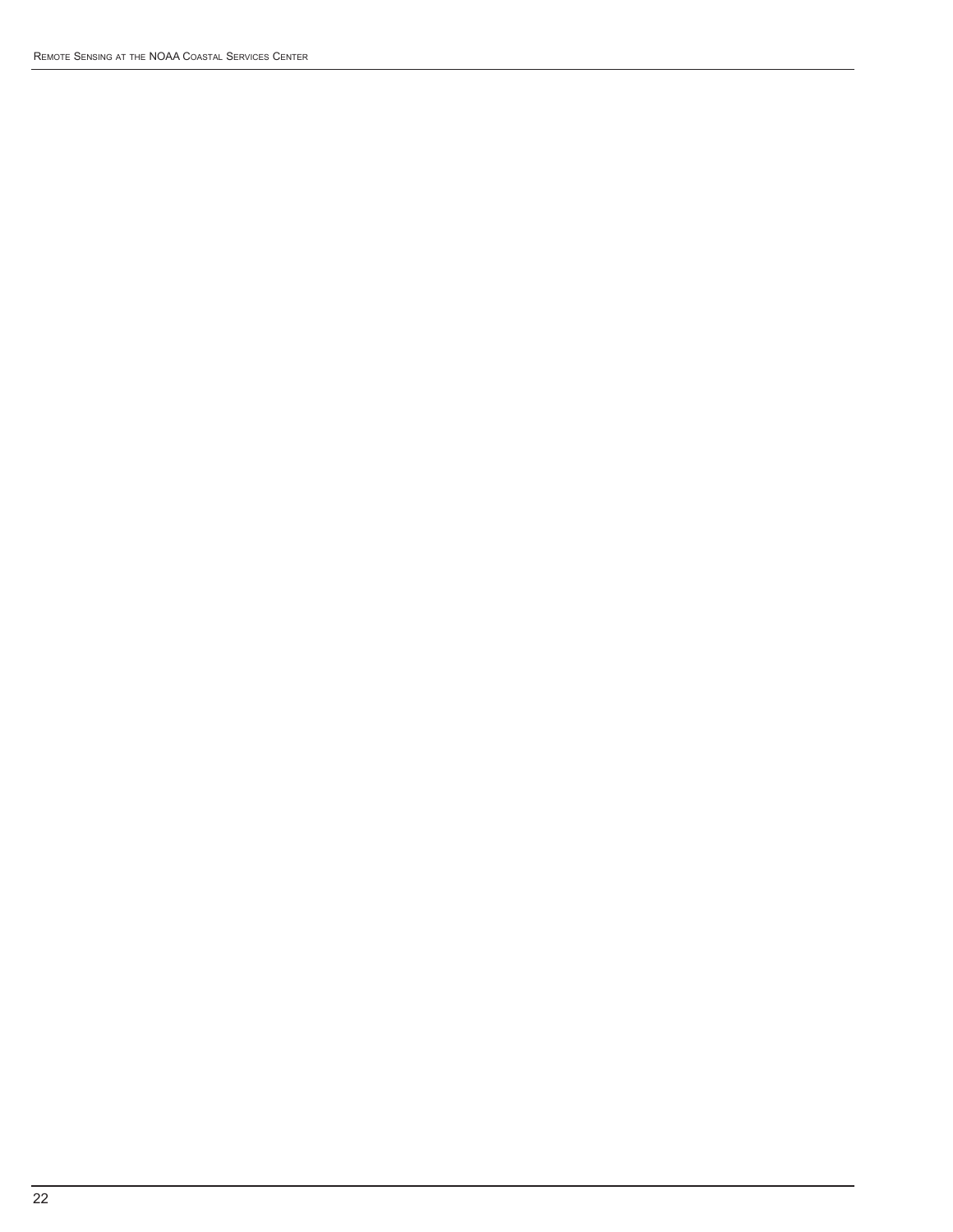# PRODUCTS AND SERVICES

Recent examples of remote sensingbased products developed by the Center and its partners

Spatial Data Products

- Coastal land cover / change
- Coastal topography
- Benthic habitat / cover

#### Demonstration CD-ROM Products

- Using Remote Sensing to Address Coastal Management Issue— The Maine Project
- Submerged Aquatic Vegetation— Data Development and Applied Uses
- South Carolina's Coast— A Remote Sensing Perspective
- Topographic LIDAR: An Emerging Beach Management Tool—The Northwest Project
- Topographic LIDAR: Exploring the Cape Hatteras National Seashore

#### Methods and Protocols

- NOAA's Coastal Change Analysis Program, Guidance for Regional Implementation
- Benthic Habitat Mapping, An Aerial Photographic Approach

Decision Support Tools

- C-CAP Data Handler—for assessing coastal land cover changes (ArcView extension)
- C-CAP Legend Handler—for viewing coastal land cover changes (ArcView extension)
- Chart Viewer—for viewing digital NOAA nautical charts (ArcGIS extension)
- Dune Hazard Assessment Tool (DHAT)—for assessing the hazard potential of beach property (ArcView extension)
- HAB Bulletin System—for tracking the extent and direction of harmful algal blooms
- Impervious Surface Analysis Tool (ISAT)—for estimating percent-impervious cover

• LIDAR Data Handler—for assessing coastal beach topography changes (ArcView extension)

**Outreach** 

- Technical remote sensing support and guidance to all Center customers
- Web-based tools and information on remote sensing
	- Internet map accessibility to spatial data
	- Demonstration of coastal land cover changes
	- Frequently asked questions (FAQs)
	- Appropriate uses of remote sensing
- One-pagers on coastal applications of remote sensing
- Image maps and posters – The Main Hawaiian Islands— A View from Space
	- A Satellite View of Hurricanes

Training Seminars and Courses

- Introduction to Remote Sensing (2 hour seminar)
- Remote Sensing for Geospatial Analysts (2 day course)
- Supplemental training modules to standard 3-Day ArcView course
	- Coastwatch training module
	- LIDAR training module
	- C-CAP training module

Applied Research

*Examples of current applied research projects*

- Forecasting of harmful algal bloom events
- Determining impervious surfaces from C-CAP land cover data
- Evaluation of airborne sensors for use in estuarine water quality measurements
- Evaluation of airborne multispectral cameras (digital) for use in terrestrial and benthic mapping applications (e.g., mapping land cover, oyster reefs, submerged aquatic vegetation)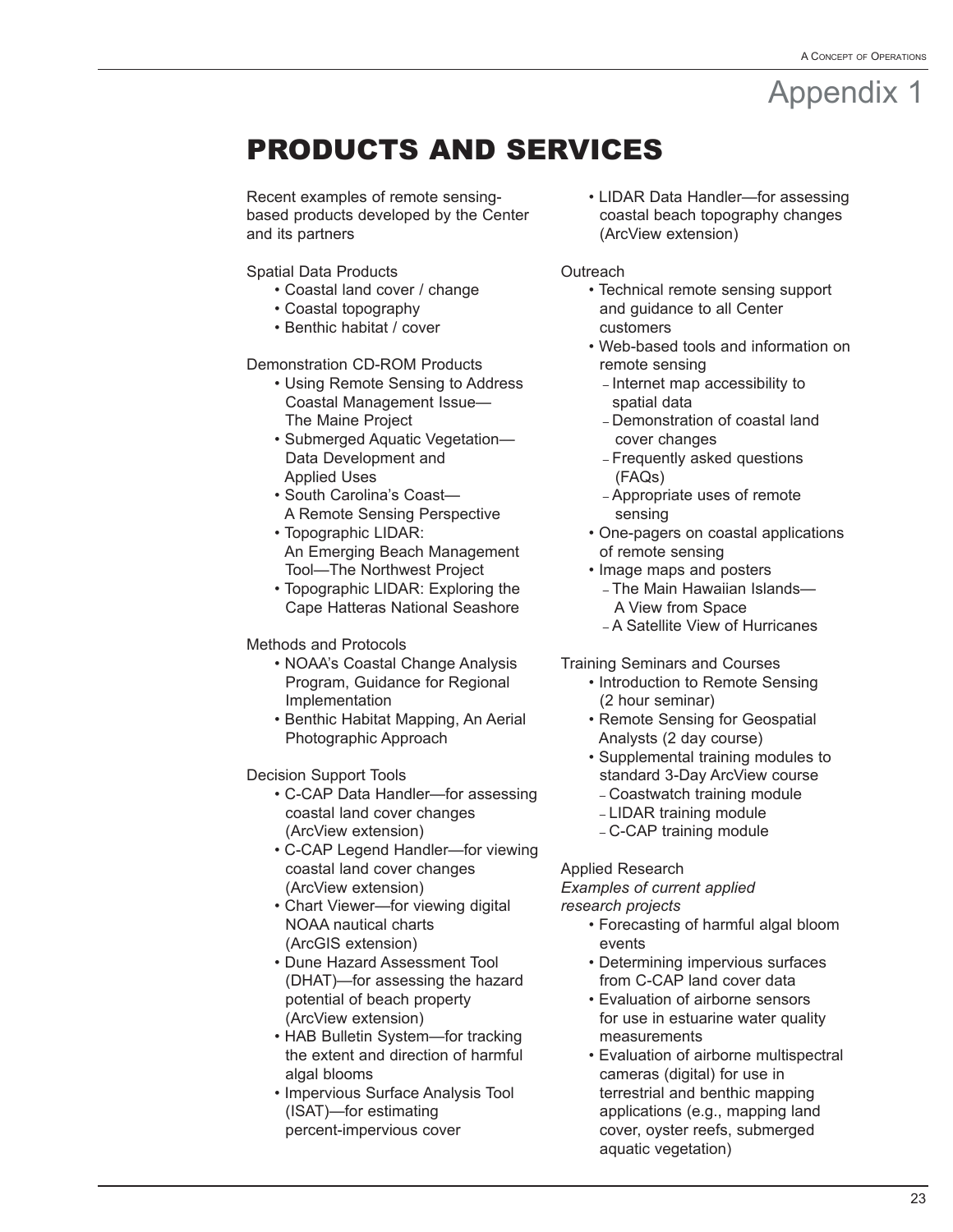# 1999 CUSTOMER SURVEY

#### *Sample results*

The Center's triennial Coastal Resource Management Customer Survey serves as a mechanism for determining whether the Center's products and services are meeting the needs of the Center's constituency. Examples of the 1999 survey results are provided here to help illustrate information that CRS uses to plan projects that meet the needs of the coastal resource management community. This survey had a 70% response rate (270 surveys were distributed). For more information on the Center's triennial survey, see www.csc.noaa.gov/survey/.

#### **1. Special purpose software used by survey respondents' office**

| <b>GIS</b>                           | $= 91%$  |
|--------------------------------------|----------|
| Database management systems          | $= 65%$  |
| Remote Sensing*                      | $= 42%$  |
| Visualization                        | $= 36\%$ |
| Environmental process modeling       | $= 33%$  |
| Computer-aided design                | $= 26%$  |
| Decision support / decision analysis | $= 10%$  |
|                                      |          |

*\*19 % of respondents use ERDAS IMAGINE, 10 % use ESRI's Image Analysis for remote sensing purposes.*

#### **2. Level of expertise in GIS in the**

| coastal community |          |
|-------------------|----------|
| <b>None</b>       | $= 14\%$ |
| <b>Beginning</b>  | $= 42%$  |
| Intermediate      | $= 44\%$ |
| Advanced          | $= 33\%$ |

### **3. Level of expertise in remote sensing in the coastal community**

| $= 47%$  |
|----------|
| $= 24\%$ |
| $= 22%$  |
| $= 9\%$  |
|          |

**4. Nearly 40% of the offices surveyed have one to two staff trained in remote sensing software use. Nearly 30% of the respondents have staff members who regularly use remote sensing software.**

**5. Current number of staff members (respondents) with formal remote sensing training** 0  $= 47\%$  $1-2$  = 34%

| $3 - 5$  | $= 12%$ |
|----------|---------|
| $6 - 10$ | $= 0$   |
| Over 10  | $= 1$   |

#### **6. Number of staff who use remote sensing regularly**

| 0       | $= 59\%$ |
|---------|----------|
| $1 - 2$ | $= 27\%$ |
| 2-5     | $= 9\%$  |
| 6-10    | $= 1\%$  |
| Over 10 | $= 0\%$  |
|         |          |

### **7. External sources of GIS / remote**

| sensing expertise                              |         |
|------------------------------------------------|---------|
| No access                                      | $= 13%$ |
| State remote sensing / GIS coord. council = 9% |         |
| Partnership with other agency                  | $= 18%$ |
| Academic institutions                          | $= 22%$ |
| Private sector                                 | $= 9\%$ |
| Non-government                                 | $= 3\%$ |
|                                                |         |

#### **8. Top coastal application priorities**

| Habitat mapping                 | $= 48%$ |
|---------------------------------|---------|
| Habitat status and health       | $= 39%$ |
| Watershed management planning   | $= 38%$ |
| Protected area management       | $= 37%$ |
| <b>Habitat restoration</b>      | $= 30%$ |
| Protected or endangered species | $= 29%$ |
| Surface waters                  | $= 26%$ |
| Fish and shellfish stocks       | $= 26%$ |
| Land use or changes in land use | $= 25%$ |
| Coastal erosion or accretion    | $= 23%$ |

#### **9. Top coastal data layer priorities (data sets considered very useful)**

| High resolution aerial photography   | $= 61%$ |
|--------------------------------------|---------|
| Nearshore bathymetry (0-3 miles)     | $= 59%$ |
| <b>Fish distributions</b>            | $= 57%$ |
| Estuarine and bay bathymetry         | $= 56%$ |
| Wetland function                     | $= 56%$ |
| Coastal land cover change maps       | $= 54%$ |
| Shoreline erosion or accretion rates | $= 53%$ |
| Habitat suitability indices          | $= 53%$ |
| Coastal topography                   | $= 52%$ |
| Shoreline                            | $= 51%$ |
| Shellfish bed distribution maps      | $= 50%$ |
|                                      |         |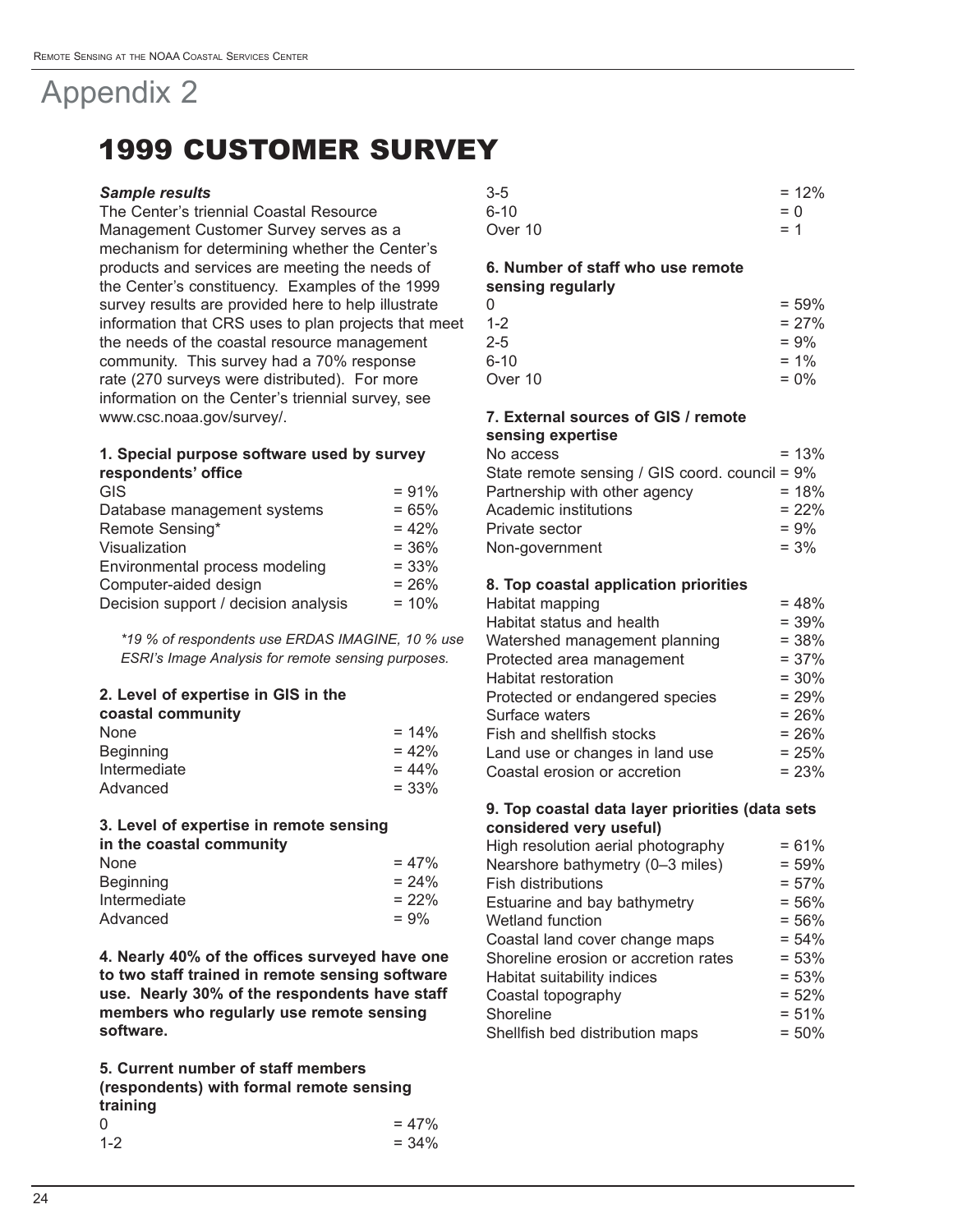# NOAA COASTAL CHANGE ANALYSIS PROGRAM (C-CAP)

The NOAA Coastal Change Analysis Program (C-CAP) evolved over the last 15 years and most recently operated as an independent program of the Center. In 2000, the C-CAP function was merged with the other remote sensing activities at the Center. This merger created a stronger, more comprehensive remote sensing program that is better suited for addressing both the land and water aspects of the coast.

C-CAP now refers to both a national effort to develop and distribute regional land cover and "change" data in the coastal zone, and to the digital data products that are developed according to the specific standards and methods developed by the National Oceanic and Atmospheric Administration (NOAA). As part of the NOAA Coastal Services Center's Coastal Remote Sensing (CRS) program, C-CAP products have been produced for most of the east coast, Hawaii, and portions of the west coast and Alaska. The majority of these data products illustrate land cover for one date, a 5-year retrospective land cover product, and a product that illustrates the changes between the two dates. In fiscal year 2001, baseline land cover (circa 2000) data products were produced for the main eight islands of Hawaii, and a contract has been awarded for the production of land cover and "change" data products for the Great Lakes region. Contracting for the production of C-CAP data products in other regions of the country is on schedule for fiscal year 2002.

The basic vision for the C-CAP land cover "product-line" is to complete the national baseline as soon as possible through contracts with the private sector. These contracts will include land cover for the most current date available, a 5-year retrospective land cover product, and a product that illustrates the changes between the two dates. During the

production of this national baseline, CRS will emphasize the applications of these products to coastal management issues. In tandem, documented methodologies/ procedures will be made available to anyone interested in adding additional land cover dates. This will then provide a means for others to track regional trends over time. It is also envisioned that methodologies for introducing more detailed (higher spatial resolution) land cover, for those coastal areas that are changing rapidly, will be developed.

Benthic mapping, originally envisioned as part of the C-CAP function, will be pursued separately and according to new standards. The original vision of linking changes in land cover to the changes occurring in the estuarine aquatic environment, to better observe causal relationships, remains an interest to the program, and perhaps presents itself as a partnership opportunity.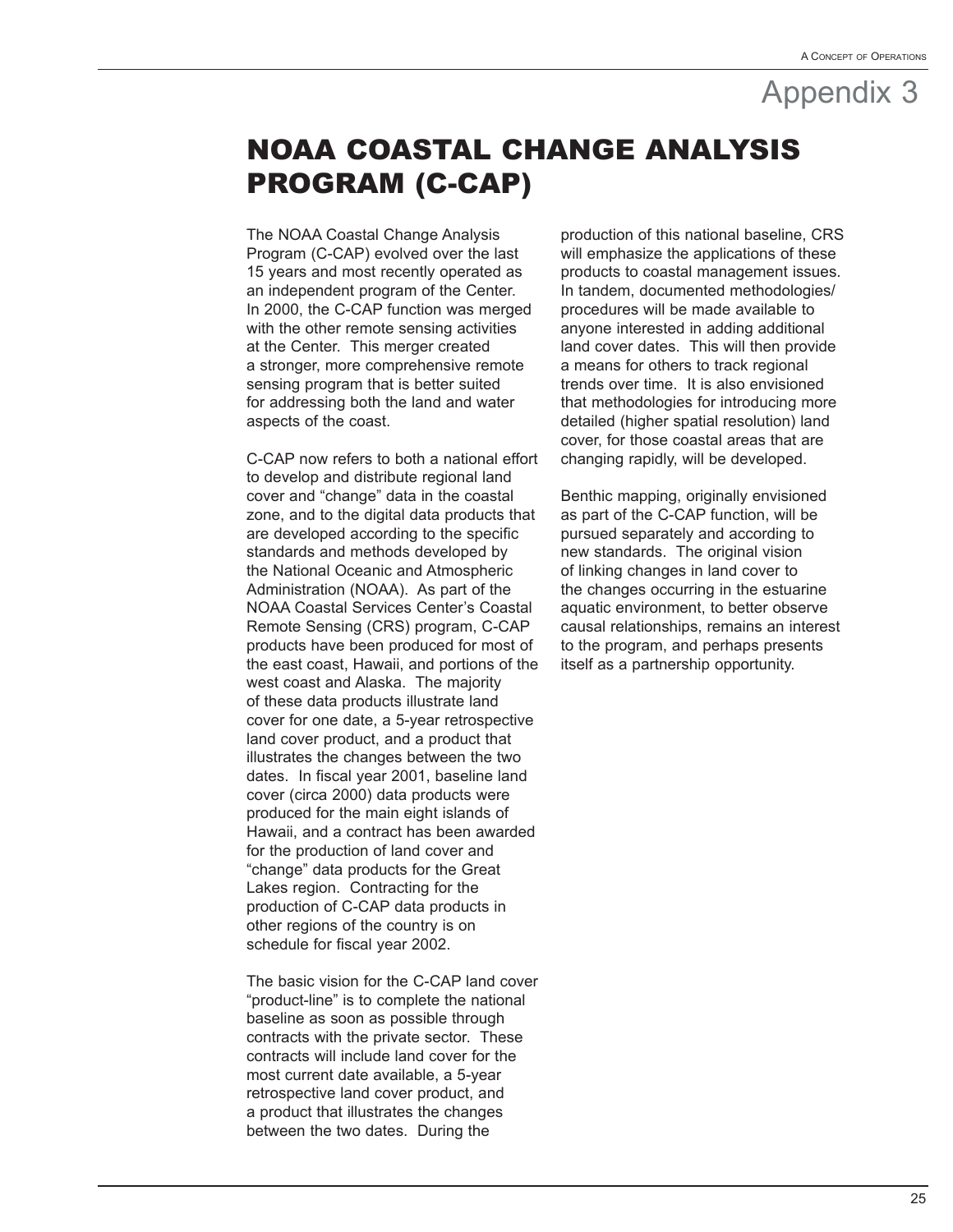# ACRONYMS

| Coastal Change Analysis Program (NOAA)           |
|--------------------------------------------------|
| Coastal Remote Sensing (Center program)          |
| Dune Hazard Assessment Tool                      |
| Exclusive Economic Zone                          |
| <b>Environmental Protection Agency</b>           |
| Federal Geographic Data Committee                |
| geographic information system                    |
| <b>Global Positioning System</b>                 |
| harmful algal bloom                              |
| Harmful Algal Blooms Observing System            |
| Joint Agency Commercial Imagery Evaluation team  |
| (NASA, USGS, NIMA)                               |
| Land Cover Analysis (CRS project)                |
| <b>LIDAR Data Retrieval Tool</b>                 |
| Light Detection and Ranging                      |
| Multi-Resolution Land Characteristics consortium |
| National Aeronautics and Space Administration    |
| National Digital Elevation Program               |
| National Imagery and Mapping Agency              |
| National Oceanic and Atmospheric Administration  |
| National Spatial Data Infrastructure             |
| project implementation plan                      |
| Program Planning and Assessment (NASA)           |
| <b>Submerged Aquatic Vegetation</b>              |
| United States Geological Survey                  |
|                                                  |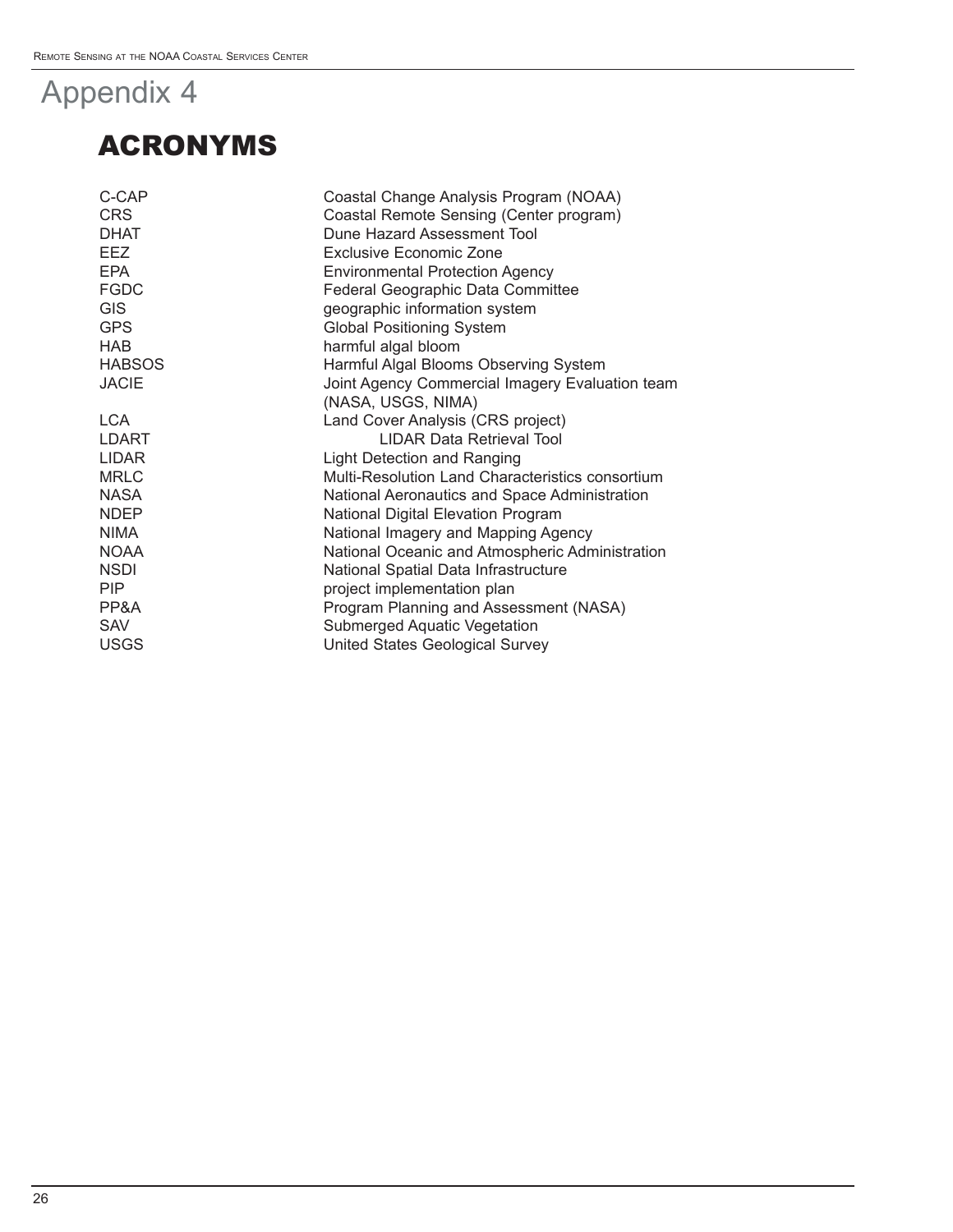## SOURCES AND REFERENCES

- *Dictionary of Science and Technology*
- National Academy for Public **Administration**
- National Institute for Science and Technology
- Office of Management and Budget U.S. Geological Survey

Christensen, Claude J., Information Sciences Program Manager, Department of the Interior, "A Recommended Framework for Defining and Implementing a Decision Support System," November 21, 1997.

D.J. Power, "Decision Support Systems Glossary," <*http://dssresources.com*>, 1999.

Executive Office of the President, Office of Management and Budget, "Revised OMB Circular A-16: Coordination of Geographic Information and Related Spatial Data Activities," (Draft), June 20, 2001.

Independent Commission on the National Imagery and Mapping Agency, *The Information Edge: Imagery Intelligence and Geospatial Information in an Evolving National Security Environment*, Final Report, December 2000.

National Academy of Science, Space Studies Board, Committee on Space Applications and Commercialization, "Remote Sensing Data: The Changing Environment for Earth Science Research: Workshop," March 27-28, 2001.

National Aeronautics and Space Administration, *Earth Science Enterprise: Research Strategy*, December 2000.

National Aeronautics and Space Administration, *Earth Science Enterprise: Technology Strategy*, June 1999.

National Aeronautics and Space Administration, Applications Program, Stennis Lead Center for Applications

(together with NIMA and USGS), "High Spatial Resolution Commercial Imagery Workshop," Greenbelt Marriott Hotel, March 19-21, 2001.

National Council for Science and the Environment, "First National Conference on Science, Policy and the Environment," December 2000.

National Research Council, Committee to Assess the Portfolio of the Division of Science Resources Studies of NSF, *Measuring the Science and Engineering Enterprise: Priorities for the Division of Science Resources Studies*, 2000.

National Research Council, Committee on Global Change Research, *Science of Regional and Global Change: Putting Knowledge to Work*, 2001.

National Science Board, "Environmental Science and Engineering for the 21st Century: The Role of the National Science Foundation," 2000.

National Science Foundation, National Science Board, *Science and Engineering Indicators*—1998, 1999.

NOAA Coastal Change Analysis Program Effectiveness Review—Summary Report, June 27, 2000.

NOAA Coastal Services Center, *NOAA Coastal Change Analysis Program— Guidance for Regional Implementation*, NOAA Technical Report NMFS 123, U.S. Dept. of Commerce, 1995 <*www.csc.noaa.gov/crs/lca/protocol.html*>.

NOAA Coastal Services Center, *1999 Coastal Resource Management Customer Survey* <*www.csc.noaa.gov/survey/*>.

NOAA Coastal Services Center, *Strategic Plan 2001 – 2006* <*www.csc.noaa.gov/ strategic\_plan.pdf*>.